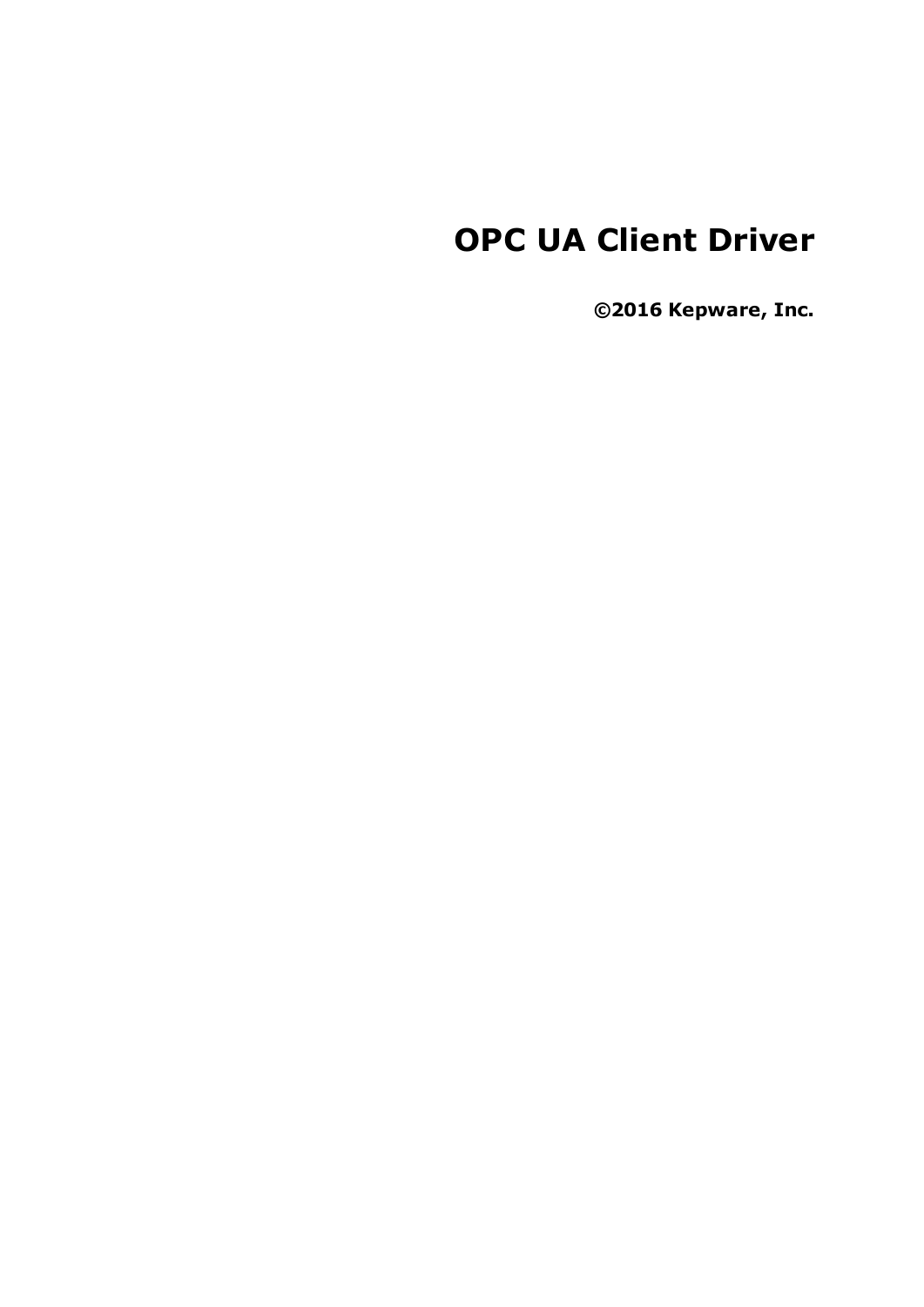# <span id="page-1-0"></span>**Table of Contents**

| Asynchronous write failed for <tag> on device <device>. Callback item error: 0x%08X.  21</device></tag>           |    |
|-------------------------------------------------------------------------------------------------------------------|----|
| Deadband was not applied to item < item> on device < device>. The item does not support deadband. 22              |    |
|                                                                                                                   |    |
|                                                                                                                   |    |
|                                                                                                                   |    |
| Failed to setup security on channel <channel> to make a connection. Please use the OPC UA</channel>               |    |
|                                                                                                                   |    |
|                                                                                                                   |    |
|                                                                                                                   |    |
|                                                                                                                   |    |
| Tag <tag> on device <device> was not imported. The item failed validation. 24</device></tag>                      |    |
| The authentication information for channel <channel> was cleared because a password was provided</channel>        |    |
| The lifetime count for device <device> has been set to <new count=""> by the server. The requested</new></device> |    |
| The max. keep alive count for device < device name> has been set to < count> by the server. The                   |    |
| The publishing interval for device <device> has been set to <new time=""> ms by the server. The</new></device>    |    |
| The renewal period for channel <channel> has been set to <new time=""> ms by the server. The</new></channel>      | 26 |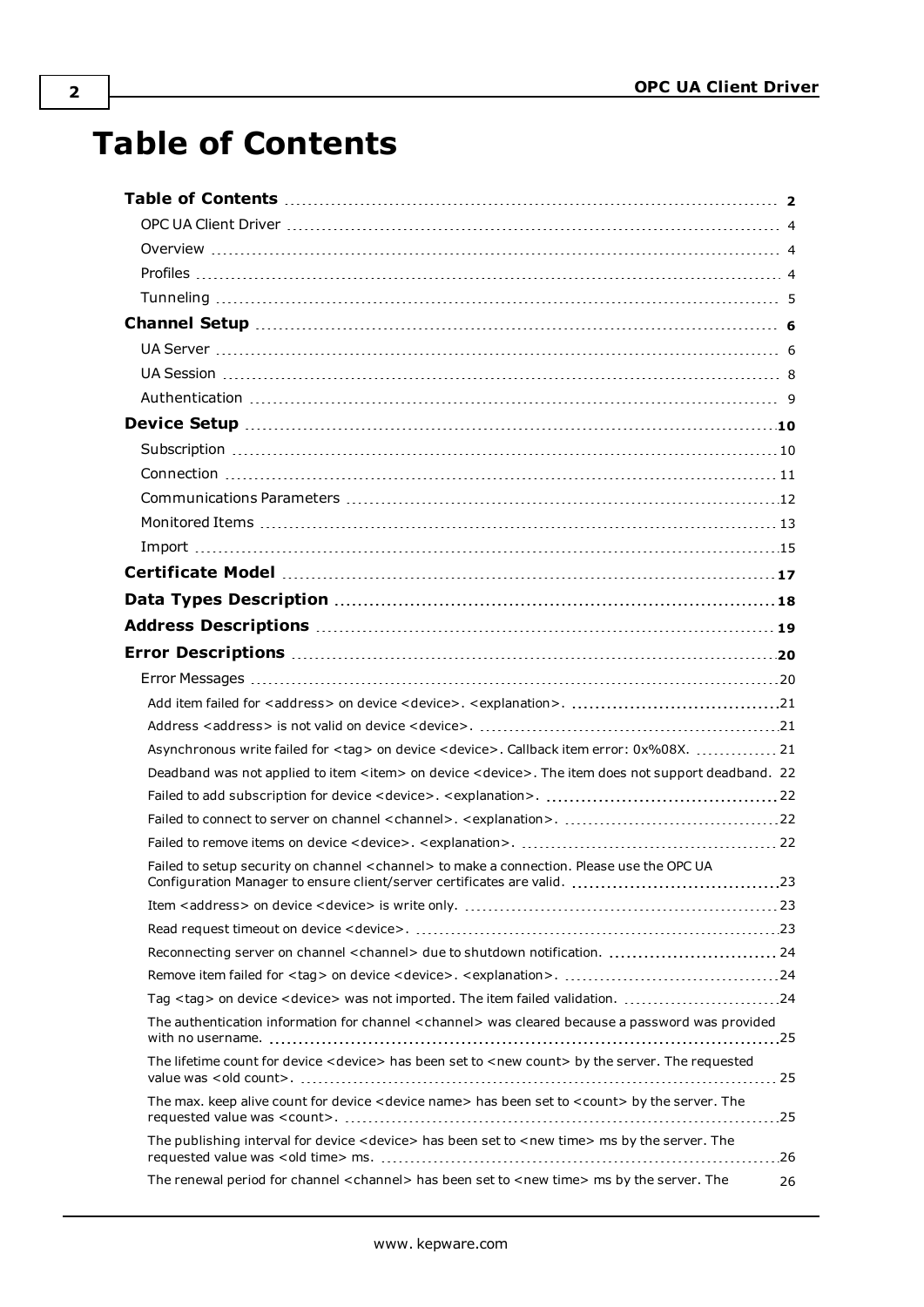| The session timeout for channel < channel> has been set to <new time=""> ms by the server. The</new>    |  |
|---------------------------------------------------------------------------------------------------------|--|
| Unknown data type for tag <item> on device <device>. Using default.  26</device></item>                 |  |
|                                                                                                         |  |
|                                                                                                         |  |
| Error encountered during import item browse. Server <server> may have stopped running. 27</server>      |  |
|                                                                                                         |  |
| Items on this page may not be changed while the driver is processing tags. 28                           |  |
| The Lifetime Count must be a minimum of three times the Max. Keep Alive Count (Lifetime Count =         |  |
|                                                                                                         |  |
|                                                                                                         |  |
|                                                                                                         |  |
| The client certificate has expired. Please use the OPC UA Configuration manager to create a new         |  |
| The client certificate is invalid. Please use the OPC UA Configuration Manager to update the client     |  |
| The server certificate is revoked. Please use the OPC UA Configuration Manager to update the            |  |
| The server certificate is untrusted. Please use the OPC UA Configuration Manager to add the certificate |  |
|                                                                                                         |  |
|                                                                                                         |  |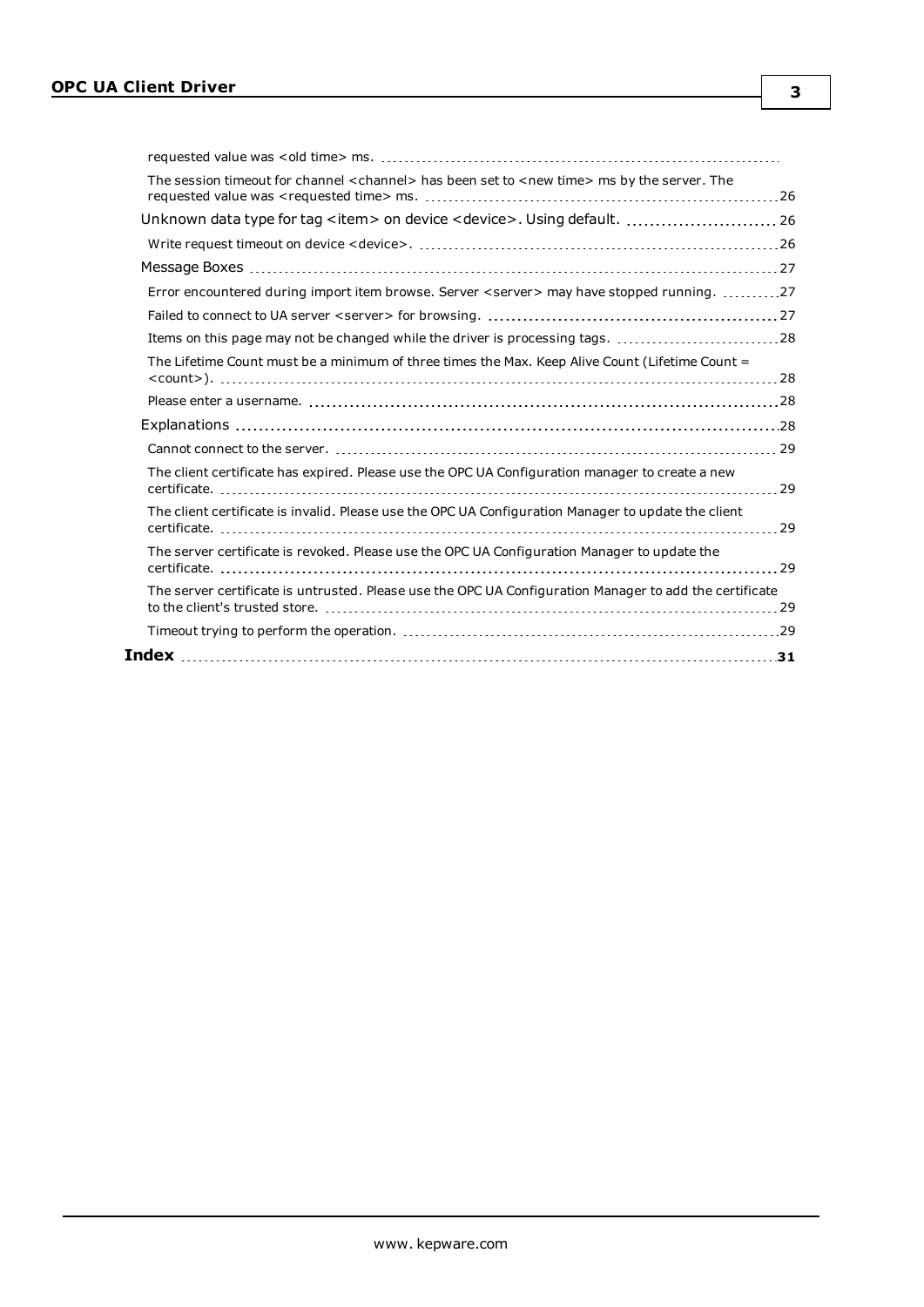#### <span id="page-3-0"></span>**OPC UA Client Driver**

Help version 1.035

#### **CONTENTS**

**[Overview](#page-3-1)** What is the OPC UA Client Driver?

#### **[Channel](#page-5-0) Setup**

How do I configure a channel for use with this driver?

#### **[Device](#page-9-0) Setup**

How do I configure a device for use with this driver?

**[Certificate](#page-16-0) Model** How are certificates used to create secure connections?

#### **Data Types [Description](#page-17-0)**

What data types does this driver support?

#### **Address [Descriptions](#page-18-0)**

How do I address a data location with the OPC UA Client Driver?

#### **Error [Descriptions](#page-19-0)**

What error messages does the OPC UA Client Driver produce?

#### <span id="page-3-1"></span>**Overview**

The OPC UA Client Driver acts as a tunneling solution between servers, connecting two OPC servers on the same network, through VPNs, or over the internet. It supports OPC Unified Architecture (UA) specification, a technology that expands upon OPC Data Access. OPC UA provides plug-and-play capabilities without DCOM configuration and also provides secure and reliable connections between OPC servers. *For more information on* OPC UA, refer to the OPC UA Configuration Manager help file under the Runtime's File | Contents menu.

#### <span id="page-3-2"></span>**Profiles**

OPC UA is a multi-part specification that defines a number of services and information models referred to as features. Features are grouped into Profiles, which are then used to describe the functionality supported by a UA server or client. *For a full list and a description of each OPC UA profile, refer to <http://www.opcfoundation.org/profilereporting/index.htm>.*

#### **Fully Supported OPC UA Profiles**

- AddressSpace Lookup Client Facet
- Attribute Read Client Facet
- <span id="page-3-3"></span>• Attribute Write Client Facet
- <sup>l</sup> Core Client Facet
- <span id="page-3-4"></span>**DataAccess Client Facet**
- Discovery Client Facet
- UA-TCP UA-SC UA Binary
- SecurityPolicy Basic128Rsa15
- SecurityPolicy Basic256
- SecurityPolicy None

#### **Partially Supported OPC UA Profiles**

- <sup>l</sup> Base Client Behavior Facet. This profile does not support 'Security Administrator XML Schema'.
- <sup>l</sup> DataChange Subscriber Client Facet. This profile does not support 'Monitor Client by Index'.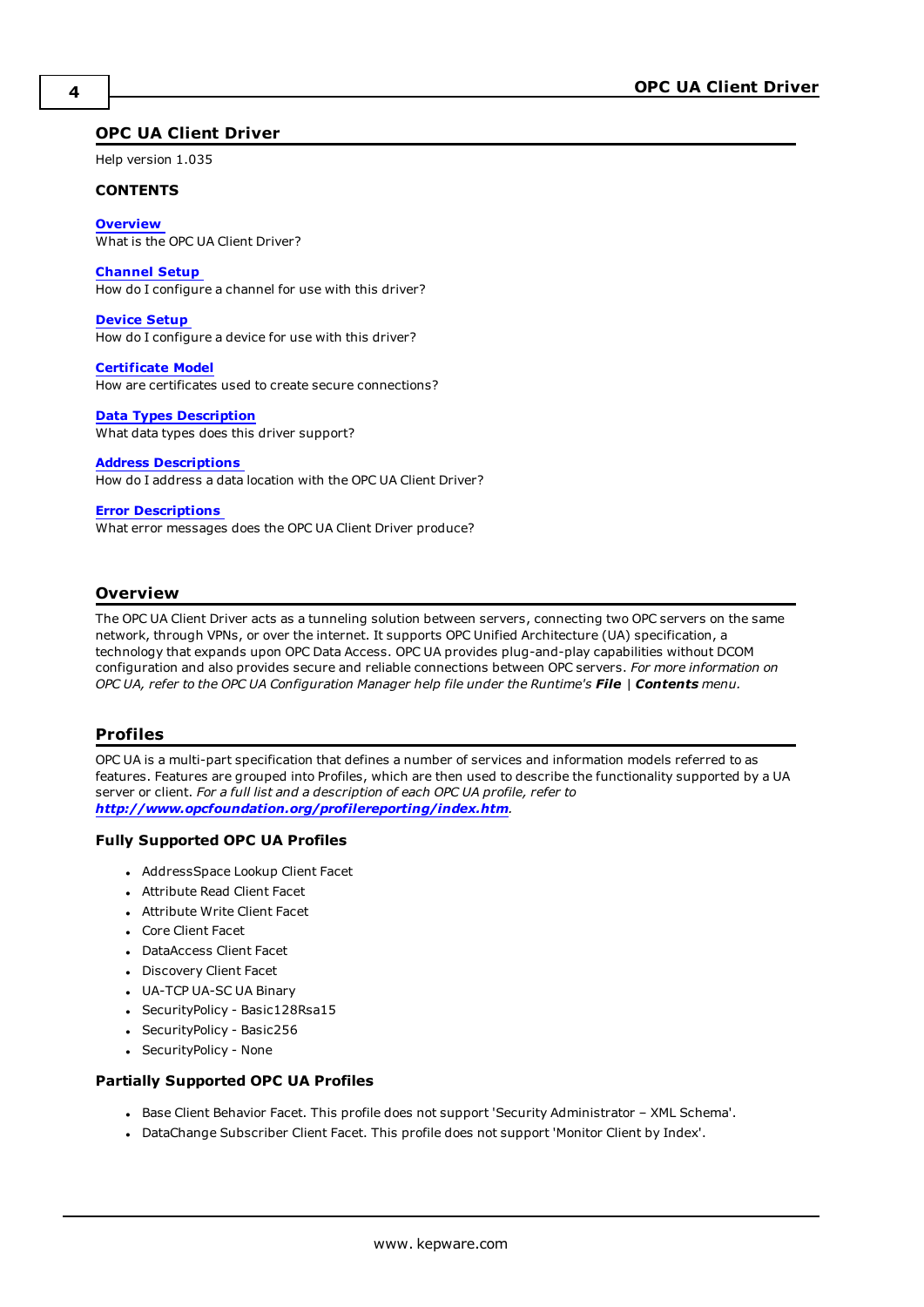#### <span id="page-4-0"></span>**Tunneling**

The OPC UA Client Driver creates a tunnel between two OPC servers. For example, imagine that there is an OPC Server A and OPC Server B. To create a tunnel, users would create an OPC UA Client Driver channel on OPC Server B and configure that channel to connect to the OPC UA server interface running on OPC Server A. Once a Data Client is connected to OPC Server B, a tunnel exists between the two OPC servers. Although the data client may not be able to receive data from OPC Server A on its own, it can receive the data with the help of the driver.

**Note:** The OPC UA Client Driver supports security through the use of certificates. When security is enabled, all information exchanged between the OPC server and driver is protected. *For more information, refer to [Certificate](#page-16-0) Model.*

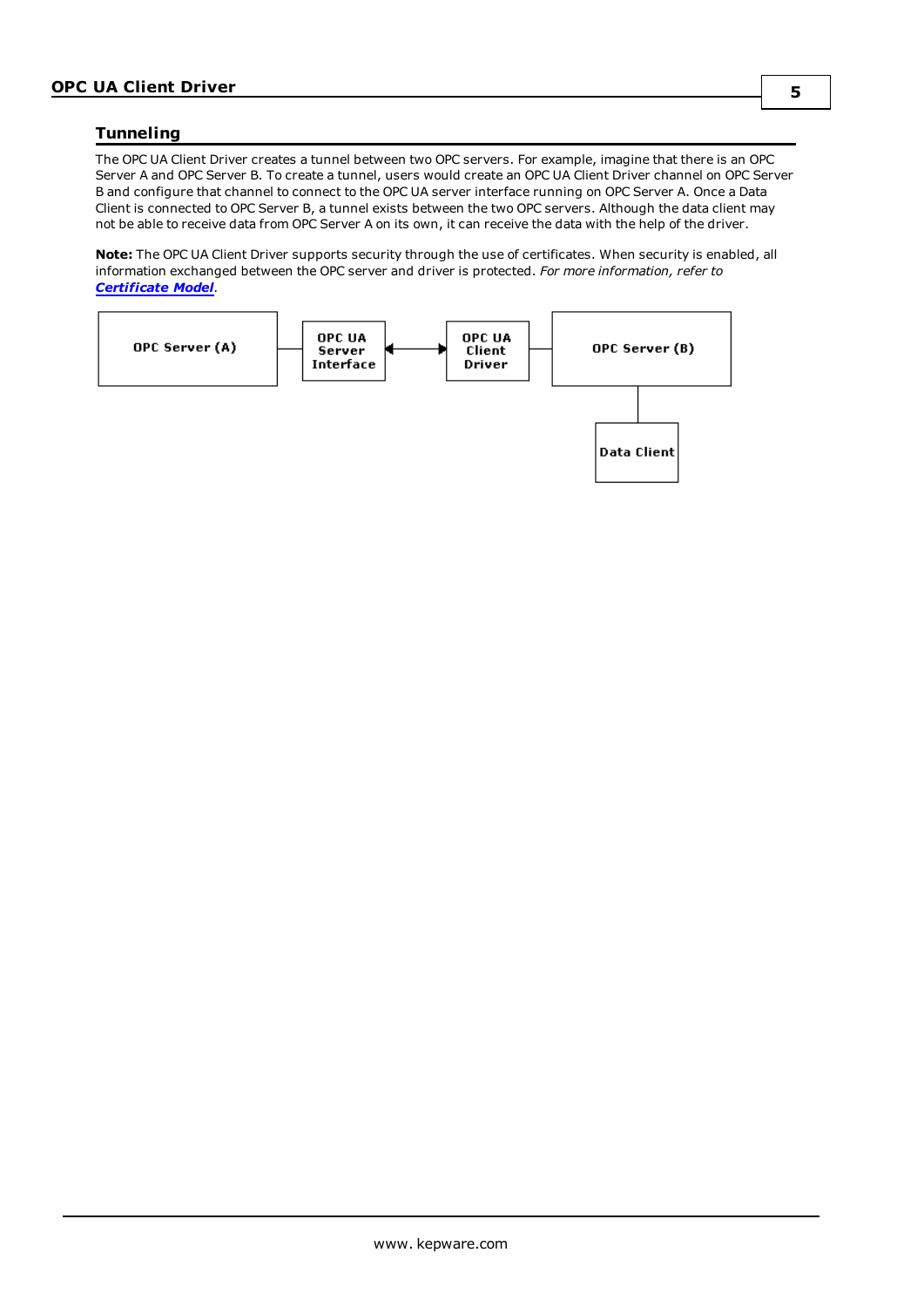#### <span id="page-5-0"></span>**Channel Setup**

A channel represents a connection between the OPC UA Client Driver and an OPC UA server. Its properties are first set during the Channel Wizard and may be accessed later by clicking **Channel** | **Properties**. For more information on a specific tab, select a link from the list below.

#### **UA [Server](#page-5-1) UA [Session](#page-7-0) [Authentication](#page-8-0)**

#### <span id="page-5-1"></span>**UA Server**

The UA Server dialog is used to specify the UA Server endpoint to which the OPC UA Client Driver will be connected. OPC UA servers can have one or more UA endpoints, each of which is hosted on a different port or contains a different set of security options.

| New Channel - UA Server |                                                                                                                                                                                                                                                     | $\vert x \vert$ |
|-------------------------|-----------------------------------------------------------------------------------------------------------------------------------------------------------------------------------------------------------------------------------------------------|-----------------|
| 9B                      | Set the endpoint to connect to by selecting the<br>URL, security policy, and message mode. Use the<br>ellipse to browse for UA endpoints.<br>Endpoint URL:<br>opc.tcp://hostname:49320<br><br>Security Policy:<br>Basic256<br>Message Mode:<br>Sign |                 |
|                         | Cancel<br>$\leq$ $\underline{B}$ ack<br>$N$ ext ><br>Help                                                                                                                                                                                           |                 |

Descriptions of the parameters are as follows:

**Endpoint URL:** This parameter specifies the endpoint's URL. Each endpoint has a unique URL. To locate a URL, click **Browse(…)** to invoke the OPC UA Server Browser. The browser will return the selected endpoint's URL, Security Policy, and Message Mode.

**Note:** It is not possible to browse for OPC UA Endpoints when connecting across the internet or multiple domains. For remote connections, the endpoint must be entered manually. To do so, users need the endpoint type ("opc.tcp"), the endpoint host name (IP address, URL, or DSN), and the endpoint's port number.

- <sup>l</sup> **Security Policy:** This parameter specifies the endpoint's security policy. There are three options: **Basic128Rsa15**, **Basic256** and **None**. The default setting is Basic256. When the other options are chosen, the connection requires that the OPC UA Client Driver and the UA Server swap certificates. For more information, refer to **[Certificate](#page-16-0) Model**.
- <sup>l</sup> **Message Mode:** This parameter specifies the mode of encryption that will be used when messages between the driver and server are sent. There are three options: **None**, **Sign** and **SignAndEncrypt**. The default setting is Sign. Descriptions of the options are as follows: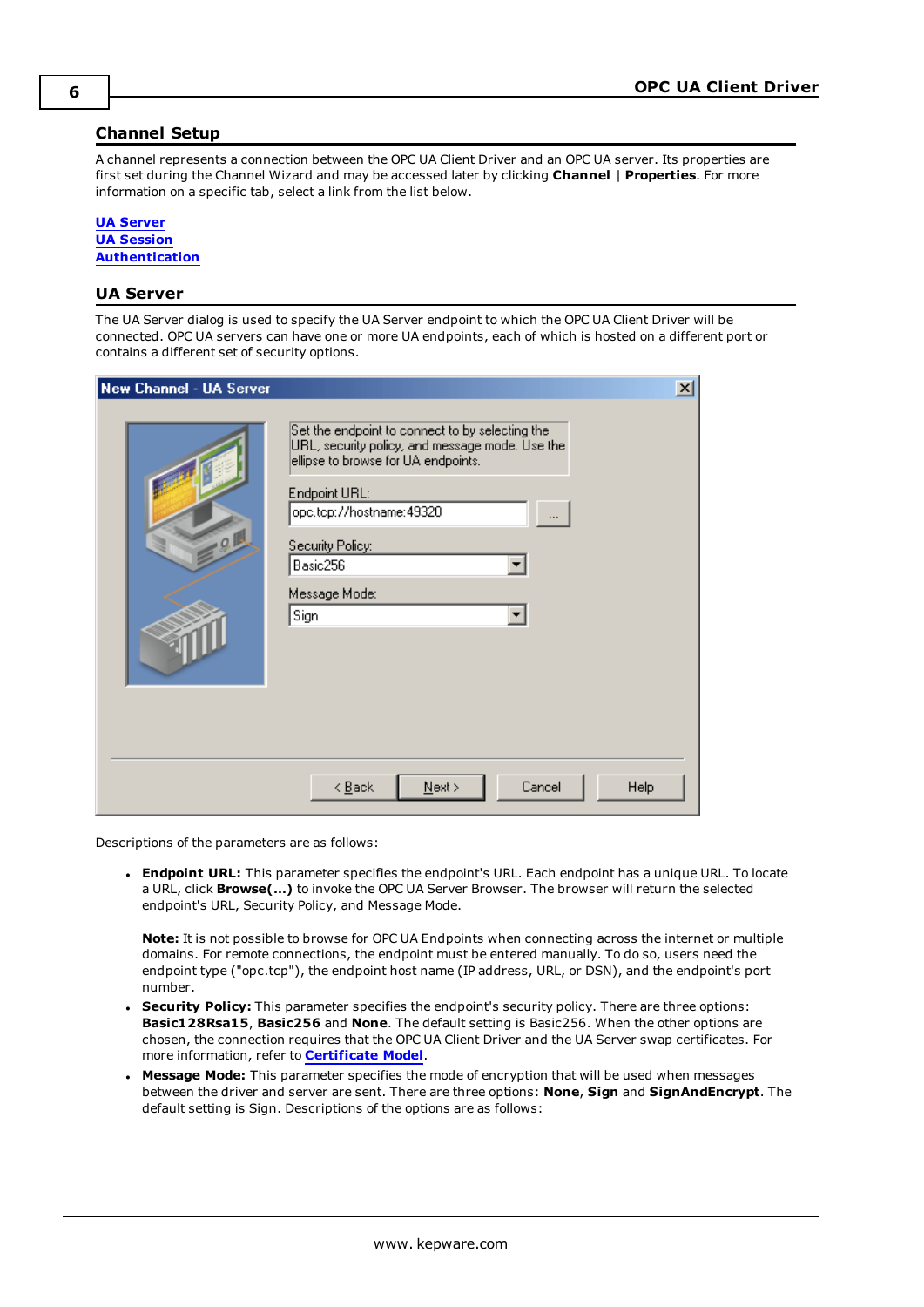- <sup>l</sup> **None:** This mode is the least secure, but is also the fastest.
- **Sign:** This mode is more secure but can slow down communications. When used, a checksum is added to the end of the message to ensure that the contents arrive clear and unaltered.
- **SignAndEncrypt:** This mode is more secure but can slow down communications. When used, a checksum that has been encrypted using the encryption method selected in Security Policy is added to the end of the message to ensure that the contents arrive clear and unaltered.

**Note:** UA endpoints support pairs of security policies and message modes. For example, a server might support a security policy None and a message mode of None in order to form a 'None, None' pair. Likewise, an endpoint might support a 'Basic128Rsa15, SignAndEncrypt' pair. When configuring the Security Policy and Message Mode, make sure that the UA endpoint supports the pair.

#### **OPC UA Server Browser**

The OPC UA Server Browser is used to locate OPC UA servers and to select an OPC UA endpoint for connection.

| <b>UA Server Browser</b><br>$\vert x \vert$                                        |
|------------------------------------------------------------------------------------|
| Discovery Service                                                                  |
| Discovery URL:                                                                     |
|                                                                                    |
| Discovery Port:                                                                    |
| 49320                                                                              |
| Use Discovery URL                                                                  |
| <b>UA Servers</b>                                                                  |
| Local Machine<br>$\overline{+}$                                                    |
| □…A localhost                                                                      |
| 白… H MyUAServer@User-XP.mydomain.local                                             |
| 白…⊶© opc.tcp://User-XP.mydomain.local:49320<br>$\blacksquare$ Basic128Rsa15 - Sign |
|                                                                                    |
| $\begin{array}{ c c c }\n\hline\n\end{array}$ Basic256 - Sign                      |
| $\begin{array}{ c c c }\n\hline\n\end{array}$ Basic256 - Sign and Encrypt          |
| ं None - None                                                                      |
| 由…⊶© opc.tcp://User-XP.mydomain.local:49321                                        |
| 由… <mark>!</mark> Remote Machine                                                   |
|                                                                                    |
| Refresh                                                                            |
| Cancel<br>OK<br>Help                                                               |

- **.** Discovery URL: This parameter is used to browse for OPC UA servers. The URL may be set to automatically browse a specific Discovery Service or OPC UA server on the network, thus causing the browser to always begin browsing at that location. This parameter will be disabled if **Use Discovery URL** is disabled.
- **.** Discovery Port: This parameter specifies the discovery port of the endpoint of interest. The discovery port is the OPC UA port that will be scanned on remote machines when browsing machines through the UA Servers tree.
- <sup>l</sup> **Use Discovery URL:** When checked, the UA Servers tree will be filled with OPC UA Servers located through the Discovery URL. When unchecked, the UA Server's tree will be filled with network nodes, thus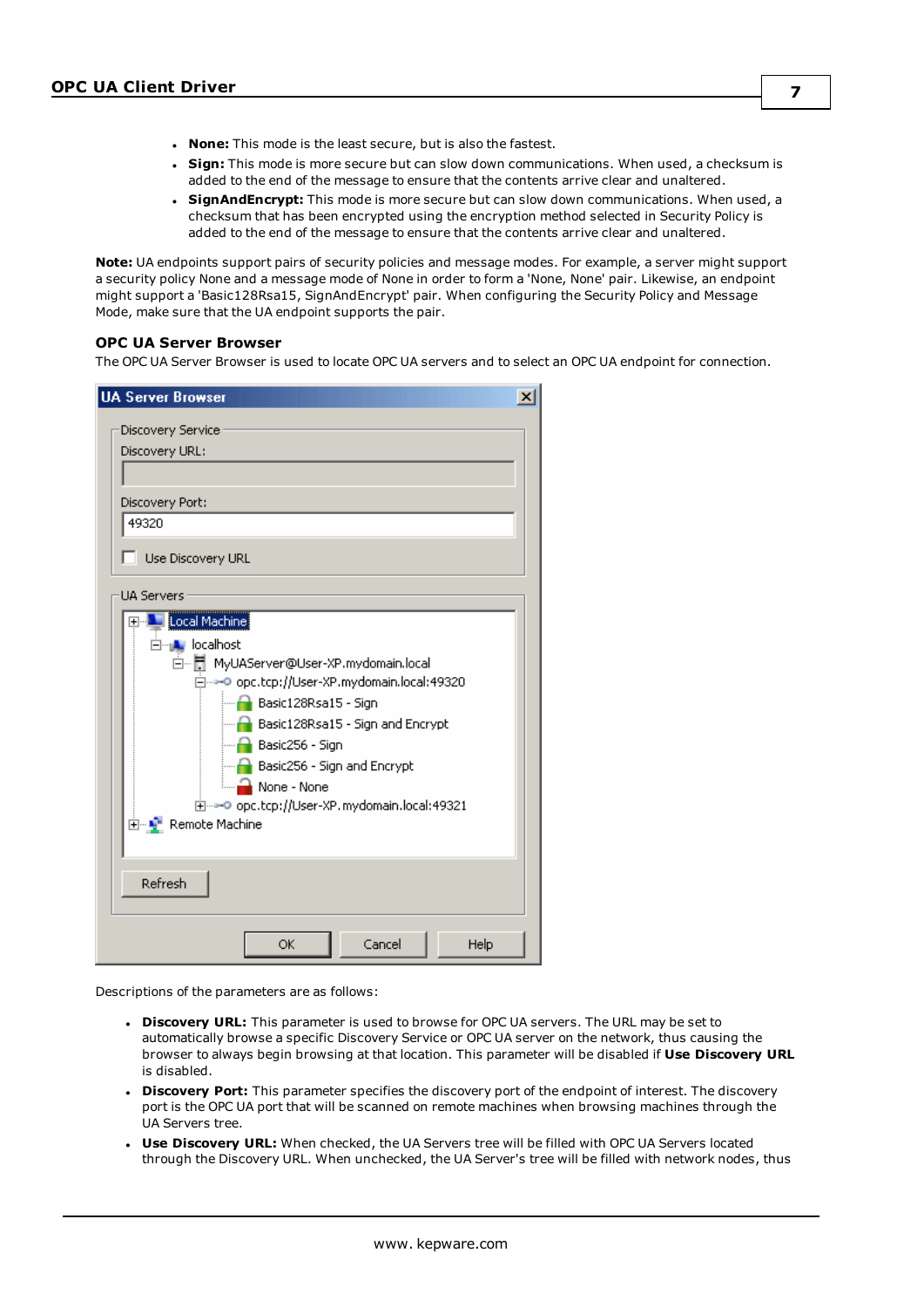allowing users to browse the network for UA servers. When browsing, only the Discovery Port and Local Discovery Service port (4840) will be scanned for UA servers.

- <sup>l</sup> **UA Servers:** This parameter is used to browse for OPC UA servers and OPC server endpoints. To select an endpoint, users may either double-click on an endpoint policy or select it and then press **OK**. To refresh the selected node, users may right-click on it and then select **Refresh**.
- **Refresh:** This parameter refreshes the entire UA Servers tree. It will apply any setting changes made in the Discovery Service group.

#### <span id="page-7-0"></span>**UA Session**

The UA Session dialog is used to configure connection timeouts and retry intervals settings.

| <b>New Channel - UA Session</b><br>9 | Set the timeouts on connections, channels, and<br>sessions below.<br>30<br>Timeout on connect in<br>$\left[\begin{smallmatrix}s\end{smallmatrix}\right]$<br>Timeout inactive session in 20<br>(min) | $\times$ |
|--------------------------------------|-----------------------------------------------------------------------------------------------------------------------------------------------------------------------------------------------------|----------|
|                                      | 60<br>Channel is renewed every<br>(min)<br> 5<br>[s]<br>Retry failed connect every                                                                                                                  |          |
|                                      | Cancel<br>$\leq$ $\underline{B}$ ack<br>$N$ ext ><br>Help                                                                                                                                           |          |

- <sup>l</sup> **Timeout on connect in \_\_ (s):** This parameter specifies the maximum amount of time that the channel will wait to successfully connect after making a connect call. A shorter timeout makes the application more responsive; a longer timeout gives the channel a better chance of connecting. The valid range is 1 to 30. The default setting is 30 seconds.
- <span id="page-7-2"></span><sup>l</sup> **Timeout inactive session in \_\_ (min):** This parameter specifies the maximum number of minutes that a session will remain open without activity. If the client fails to issue a request within this interval, the server will automatically terminate the connection. The valid range is 1 to 20. The default setting is 20 minutes.
- <span id="page-7-1"></span><sup>l</sup> **Channel is renewed every \_\_ (min):** This parameter specifies the time period between channel renewals. The driver automatically renews the security of the channel after 75% of this time expires. Decreasing this time will make the channel/connection more secure, but it may also slow the transfer of information. The valid range is 10 to 60. The default setting is 60 minutes.
- <span id="page-7-3"></span><sup>l</sup> **Retry failed connect every \_\_ (s):** This parameter specifies the rate at which the channel will attempt to reconnect if it either fails to connect or becomes disconnected. The valid range is 5 to 600. The default setting is 5 seconds.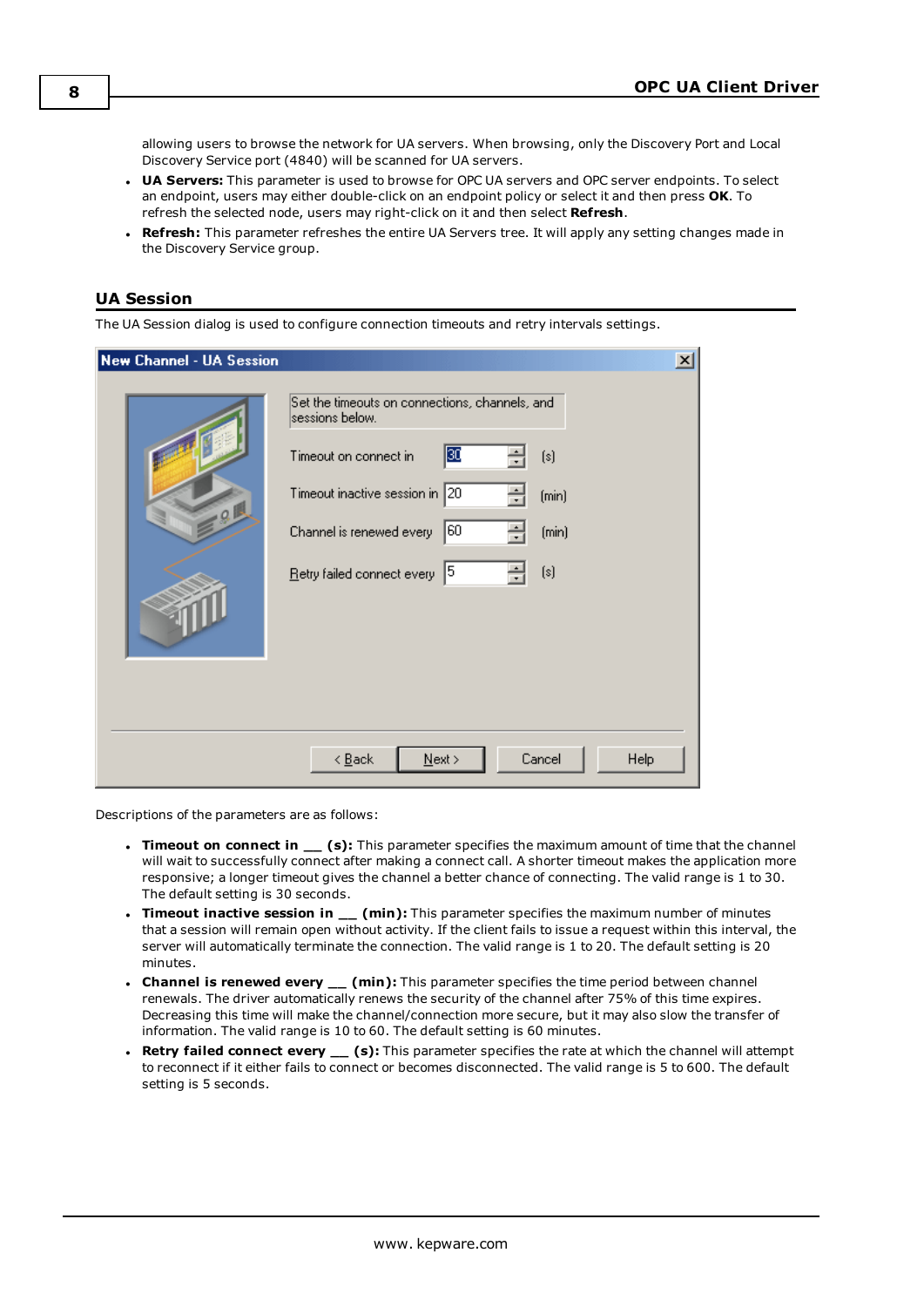#### <span id="page-8-1"></span><span id="page-8-0"></span>**Authentication**

OPC UA supports user authentication for increased security. The Authentication dialog is used to set a valid user name and password, which are required for certain OPC UA endpoints.

| New Channel - Authentication |                                                                                                                                                                       | $\vert x \vert$ |
|------------------------------|-----------------------------------------------------------------------------------------------------------------------------------------------------------------------|-----------------|
| 0                            | Some UA endpoints require user authentication.<br>Enter the username and password below if<br>required.<br>Username:<br>Authorized User<br>Password:<br><b>xxxxxx</b> |                 |
|                              | Cancel<br>$\leq$ $\underline{\mathsf{Back}}$<br>$N$ ext ><br>Help                                                                                                     |                 |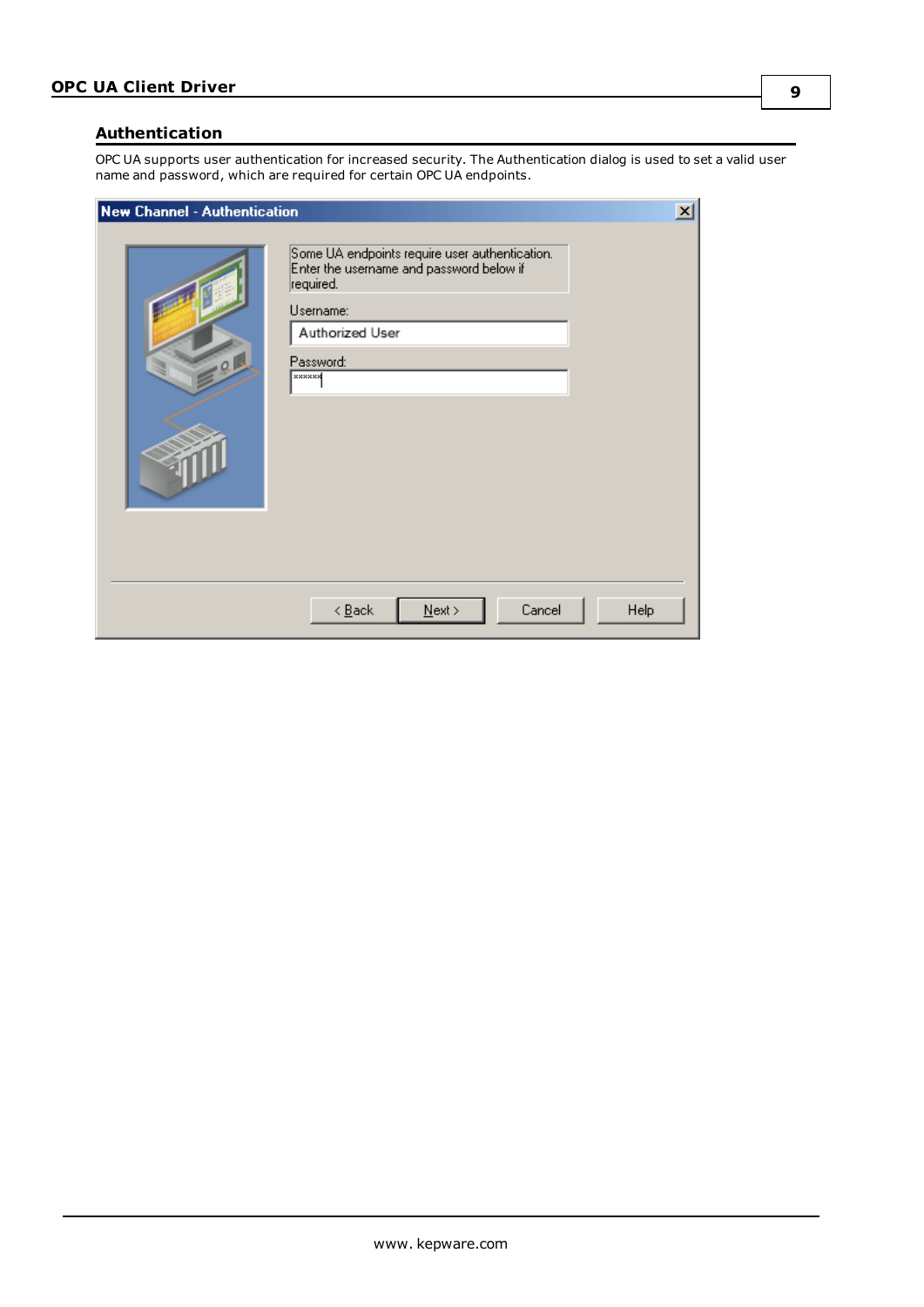#### <span id="page-9-0"></span>**Device Setup**

A device is equivalent to an OPC UA subscription: it subscribes to specified OPC UA items/tags and receives data. Its properties are first set during the Device Wizard and may be accessed later by clicking **Device** | **Properties**. For more information on a specific tab, select a link from the list below.

**[Subscription](#page-9-1) [Connection](#page-10-0) [Communications](#page-11-0) Parameters [Monitored](#page-12-0) Items [Import](#page-14-0)**

#### **Maximum Number of Channels and Devices**

<span id="page-9-1"></span>The maximum number of channels supported by this driver is 128. The maximum number of devices is 256.

#### **Subscription**

The Subscription dialog is used to configure data updates that will be received for monitored items.

| $\vert x \vert$<br><b>New Device - Subscription</b> |                                                                                                                                                                                                                                                                                             |  |
|-----------------------------------------------------|---------------------------------------------------------------------------------------------------------------------------------------------------------------------------------------------------------------------------------------------------------------------------------------------|--|
| .01                                                 | Publishing Interval: Rate that updates are sent-<br>from the server.<br>Max Notifications Per Publish: Limits the number<br>of notifications in an update (0 means no limit).<br>Publishing Interval (ms):<br>1000<br>극<br>Max Notifications Per Publish:<br>0<br>Update mode:<br>Exception |  |
|                                                     | $\leq$ $\underline{B}$ ack<br>Cancel<br>Help<br>$N$ ext >                                                                                                                                                                                                                                   |  |

- <span id="page-9-4"></span><sup>l</sup> **Publishing Interval (ms):** This parameter specifies the speed at which tags are updated by the driver. The value may not be supported by the OPC UA Server; in that case, the value will be negotiated during the connection. The valid range is 100 to 60000. The default setting is 1000 milliseconds.
- <span id="page-9-3"></span><sup>l</sup> **Max. Notifications Per Publish:** This parameter specifies the maximum number of notifications that the OPC UA Server will send to the driver in a single publish response. If the value is too low, the OPC UA Server may drop tag updates if it cannot send them fast enough. A value of 0 means there is no limit. The valid range is 0 to 9,999,999,999. The default setting is 0.
- <span id="page-9-2"></span><sup>l</sup> **Update Mode:** This parameter specifies the subscription's update mode. There are two options: **Exception** and **Poll**. In Exception Mode, a subscription tag is updated at the publishing interval if the data changes. In Poll Mode, an asynchronous read is performed on all subscription tags at the rate of the publishing interval. The default setting is Exception.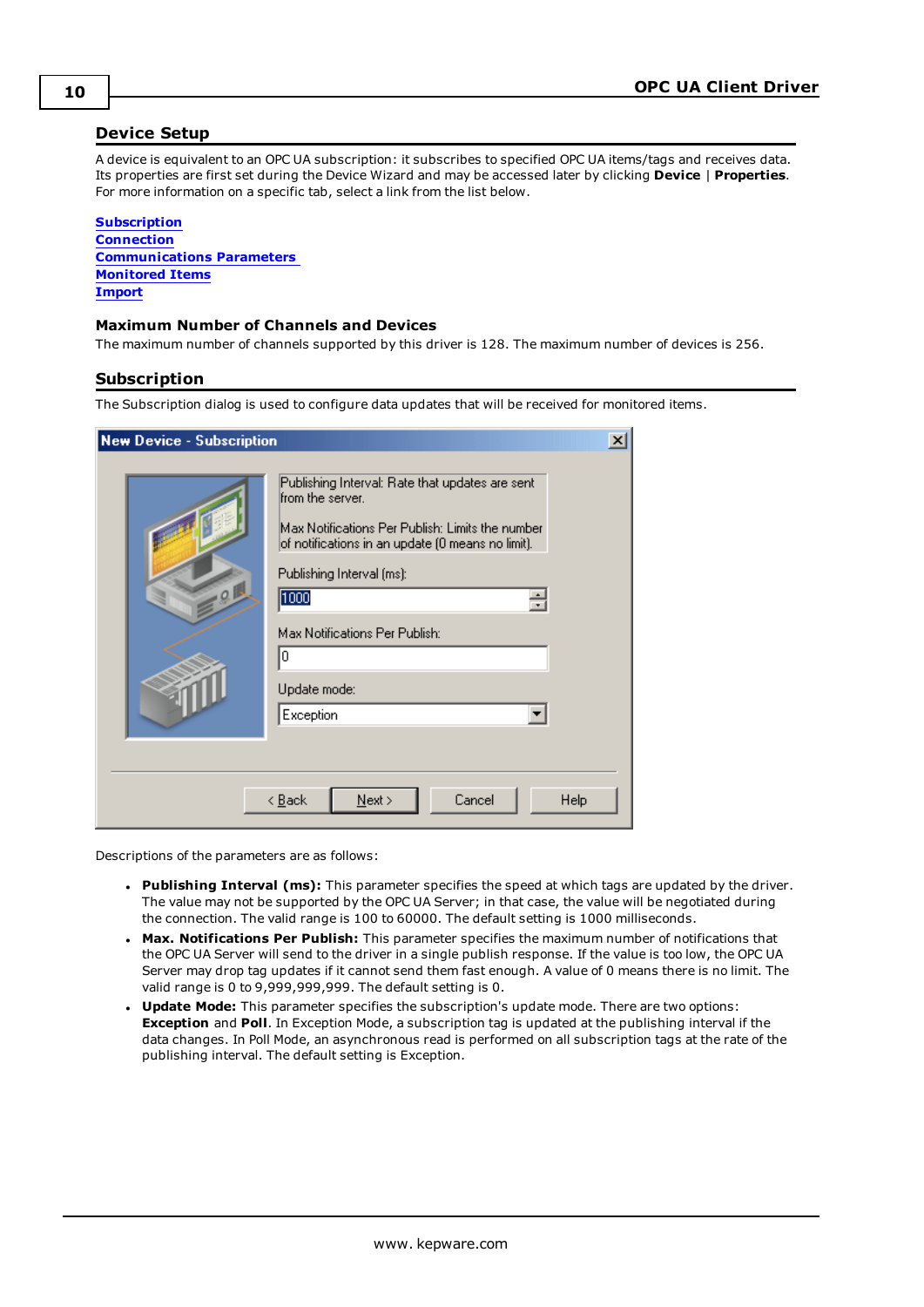#### <span id="page-10-0"></span>**Connection**

The Connection dialog is used to configure subscription timeout and connection settings.

| <b>New Device - Connection</b> |                                                                                                                                                                                                                                                                                                                                                           | $\overline{\mathbf{x}}$ |
|--------------------------------|-----------------------------------------------------------------------------------------------------------------------------------------------------------------------------------------------------------------------------------------------------------------------------------------------------------------------------------------------------------|-------------------------|
| $-0$                           | Lifetime Count: Send a keep alive message if<br>the publishing interval expires this many times<br>with no data sent to the client.<br>Max Keep Alive: The subscription is removed if<br>the publishing interval expires this many times<br>with no keep alive message.<br>60<br>÷<br>Lifetime Count:<br>싂<br>5<br>Max Keep Alive:<br>Priority:<br>lowest |                         |
|                                | Cancel<br>Help<br>< <u>B</u> ack<br>$N$ ext >                                                                                                                                                                                                                                                                                                             |                         |

- <span id="page-10-2"></span>**Lifetime Count:** This parameter specifies how many times the publishing interval can expire without the OPC UA Client Driver sending data updates or keep alive messages before the server deletes the subscription. The larger the lifetime count, the longer the subscription will remain running if communication is interrupted. The valid range is 3 to 300. The default setting is 60.
- <span id="page-10-1"></span><sup>l</sup> **Max. Keep Alive:** This parameter specifies the number of publishing intervals that must expire before a keep alive message is sent. The valid range is 1 to 10. The default setting is 5. **Note:** Smaller Max. Keep Alive counts increase the amount of communication during periods when little data is transferred between the OPC UA Client Driver and UA server. Larger Max. Keep Alive counts decrease the amount of communication during these periods but also make the driver less responsive when the connection is interrupted.
- <span id="page-10-3"></span>**Priority:** This parameter specifies the relative priority of the subscription. When more than one subscription needs to send notifications, the OPC UA Server sends data from the subscription with the highest priority first. Applications that do not require special priority should be set to the lowest priority possible. The default setting is lowest.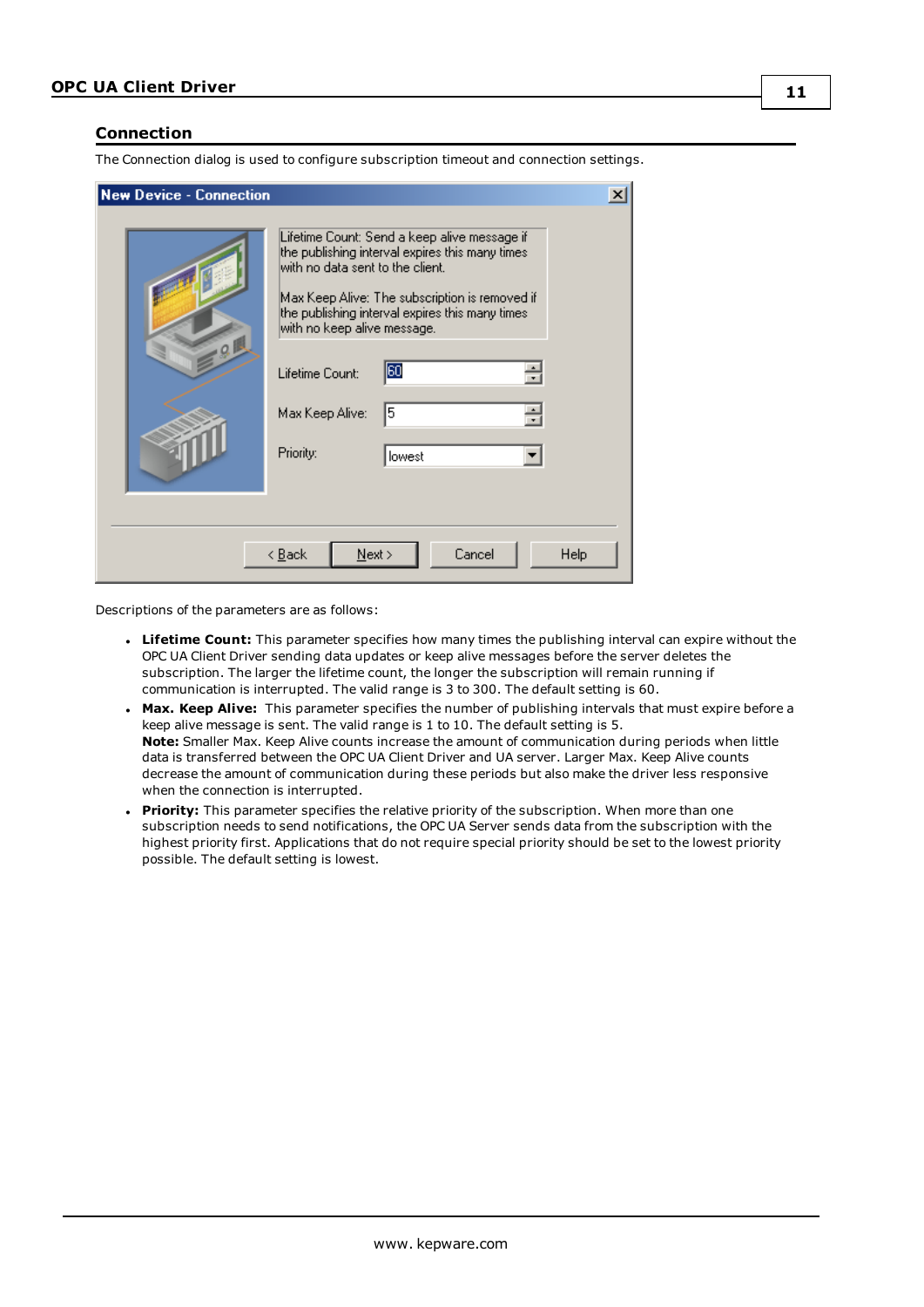#### <span id="page-11-0"></span>**Communications Parameters**

The Communications Parameters dialog is used to configure the subscription's Read/Write parameters.

| <b>New Device - Communications Parameters</b> |                                                                                                                                              | $\vert x \vert$ |
|-----------------------------------------------|----------------------------------------------------------------------------------------------------------------------------------------------|-----------------|
|                                               | Specify the maximum number of items that can<br>be included in each read and write request.<br>Specify asynchronous read and write timeouts. |                 |
| $-9$                                          | Request size<br>512<br>Max items per <u>r</u> ead:<br>512<br>싁                                                                               |                 |
|                                               | Max items per <u>w</u> rite:<br>Asynchronous request timeout-<br>1000<br>Read timeout (ms):                                                  |                 |
|                                               | 1000<br>Write timeout (ms):                                                                                                                  |                 |
|                                               | < <u>B</u> ack<br>Cancel<br>$N$ ext >                                                                                                        | Help            |

- <sup>l</sup> **Max. items per read:** This parameter specifies the maximum number of items per read call to the server. This parameter is only enabled when the subscription is in Polled mode. Since reads are more efficient when grouped together, this value should be kept as high as possible in order to decrease read times. The valid range is 1 to 512. The default setting is 512.
- <sup>l</sup> **Max. items per write:** This parameter specifies the maximum number of items per write call to the server. Since writes are more efficient when grouped together, this value should be kept as high as possible in order to decrease write times. The valid range is 1 to 512. The default setting is 512.
- <span id="page-11-1"></span><sup>l</sup> **Read Timeout (ms):** This parameter specifies the timeout period on each read call (in seconds). Shorter timeouts may cause reads to timeout; however, longer timeouts may cause the driver to be less responsive if communication is interrupted. The valid range is 100 to 30000. The default setting is 1000.
- <sup>l</sup> **Write Timeout (ms):** This parameter specifies the timeout period on each write call (in seconds). Shorter timeouts may cause writes to timeout; however, longer timeouts may cause the driver to be less responsive if communication is interrupted. The valid range is 100 to 30000. The default setting is 1000.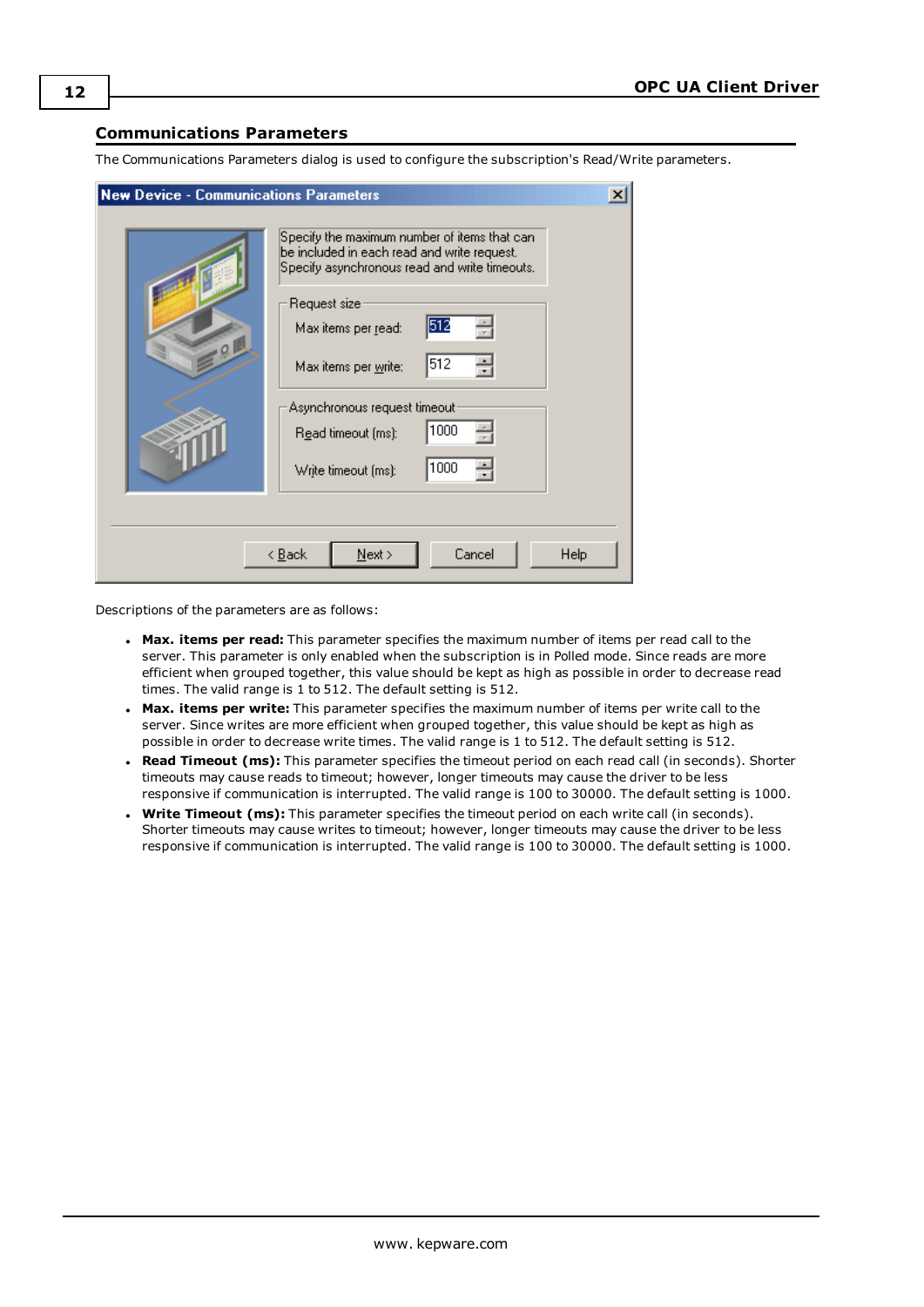#### <span id="page-12-0"></span>**Monitored Items**

Subscriptions contain monitored items, which are also called tags. The Monitored Items dialog is used to configure how fast tags are updated as well as how tag updates will be handled by the OPC UA Server.

| <b>New Device - Monitored Items</b>                                                                                                                                                                                                                                                                                                            | $\boldsymbol{\mathsf{x}}$ |
|------------------------------------------------------------------------------------------------------------------------------------------------------------------------------------------------------------------------------------------------------------------------------------------------------------------------------------------------|---------------------------|
| Sample Interval: The sample rate for items. -1<br>sets the rate equal to the publishing interval.<br>Queue Size: The number of data updates<br>queued between publishes.<br>Discard Oldest: Drop the oldest update if the<br>queue fills, otherwise drop the latest.<br>Sample Interval (ms): 300<br>Queue Size:<br><b>Discard Oldest</b><br>⊽ | 싂<br>릨                    |
| $N$ ext ><br>< <u>B</u> ack                                                                                                                                                                                                                                                                                                                    | Cancel<br>Help            |

Descriptions of the parameters are as follows:

- <span id="page-12-3"></span><sup>l</sup> **Sample Interval (ms):** This parameter specifies the fastest rate at which the monitored items will be updated. A value of -1 will default the interval to the subscription's Publishing Interval. A value of zero indicates that the OPC UA Server should use the fastest practical rate. The valid range is -1 to 50000. The default setting is 500 milliseconds, which is half of the default Publishing Interval. Important: If data is changing faster than the Publishing Interval, the Sample Interval must be set to half the Publishing Interval. This will guarantee data updates at the Publishing Interval. For example, if the Publishing Interval is 10000 ms and data is changing every 100 ms, the Sample Interval must be at least 5000 ms. This will guarantee data updates every 10000 ms.
- <span id="page-12-2"></span><sup>l</sup> **Queue Size:** This parameter specifies the number of data updates that the OPC UA Server will queue for the subscription. A value of 1 will disable queuing. Values greater than 1 will enable queuing. The valid range is 1 to 100. The default setting is 1.
- <span id="page-12-1"></span>**Discard Oldest:** This parameter specifies the discard policy of the queue. When checked, the oldest notification in the queue will be discarded and will not be sent to the driver. When unchecked, the newest notification will be discarded and will not be sent to the driver. The default setting is enabled. **Note:** Notifications are only discarded if the queue fills up before the Publishing Interval expires.

#### **Deadband**

Deadband is supported for all monitored items in a subscription.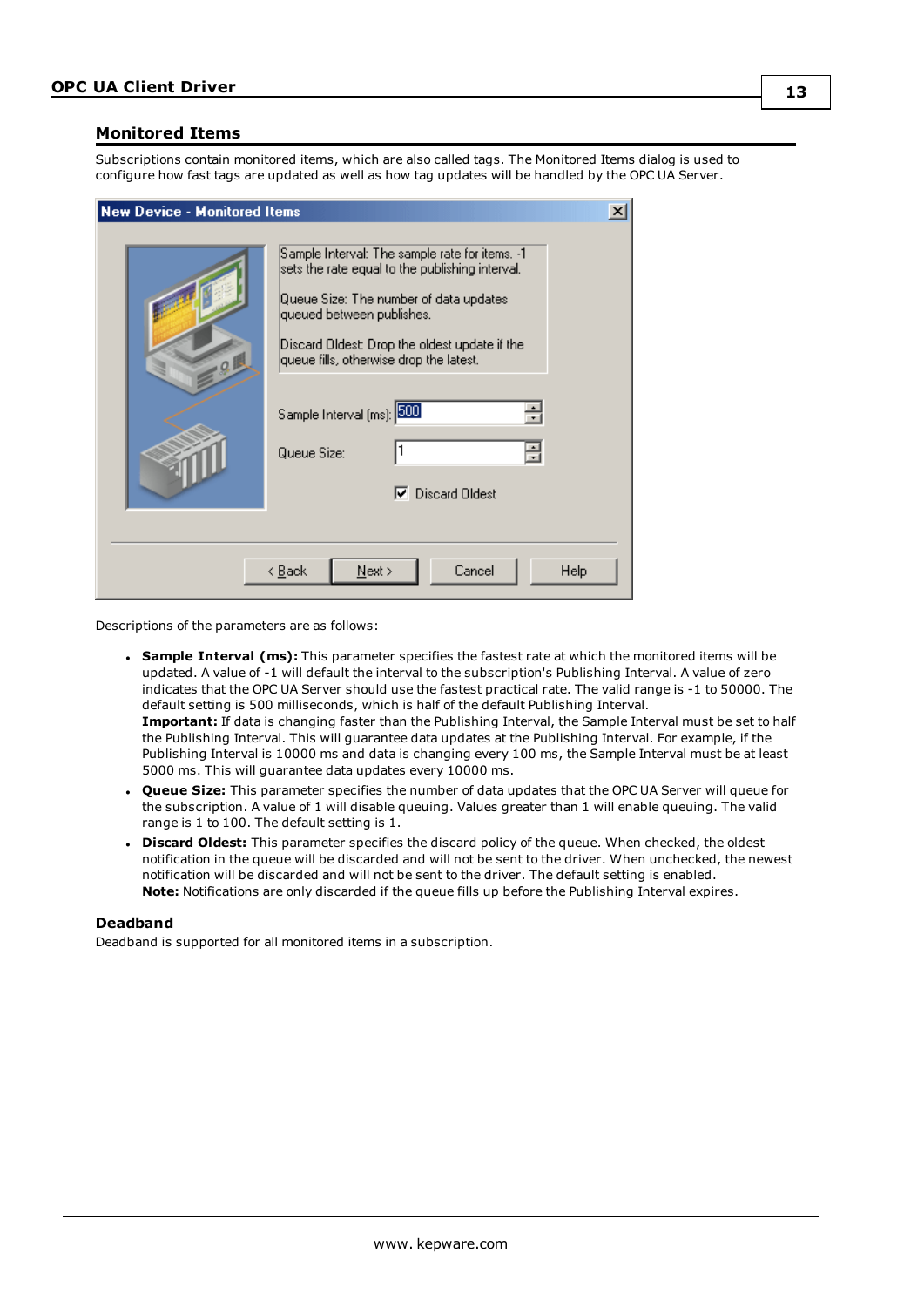| New Device - Deadband |                                                                                                                   | $\vert x \vert$ |
|-----------------------|-------------------------------------------------------------------------------------------------------------------|-----------------|
| $-$ 01                | Deadband is only used when the update mode<br>is set to 'Exception'.<br>Deadband Type:<br>None<br>Deadband Value: |                 |
|                       | Cancel<br>$\leq$ $\underline{\mathsf{B}}$ ack<br>Help<br>$N$ ext >                                                |                 |

- **· Deadband Type:** This parameter specifies the type of deadband filter to be applied to data changes. There are three options: None, Percent and Absolute. None will disable deadband. Percent will send data changes if the change is larger than a percentage of the maximum range for the tag. Absolute will send data changes if the change is greater than some absolute value. The valid range is 0 to 9,999,999,999. The default setting is None.
- **.** Deadband Value: This parameter specifies the value of the deadband. If the Deadband Type is set to Percent, this value is a percentage (such as, 10=10%). If the Deadband Type is set to Absolute, this value is the absolute value. The valid range is 0 to 9,999,999,999. The default setting is 0.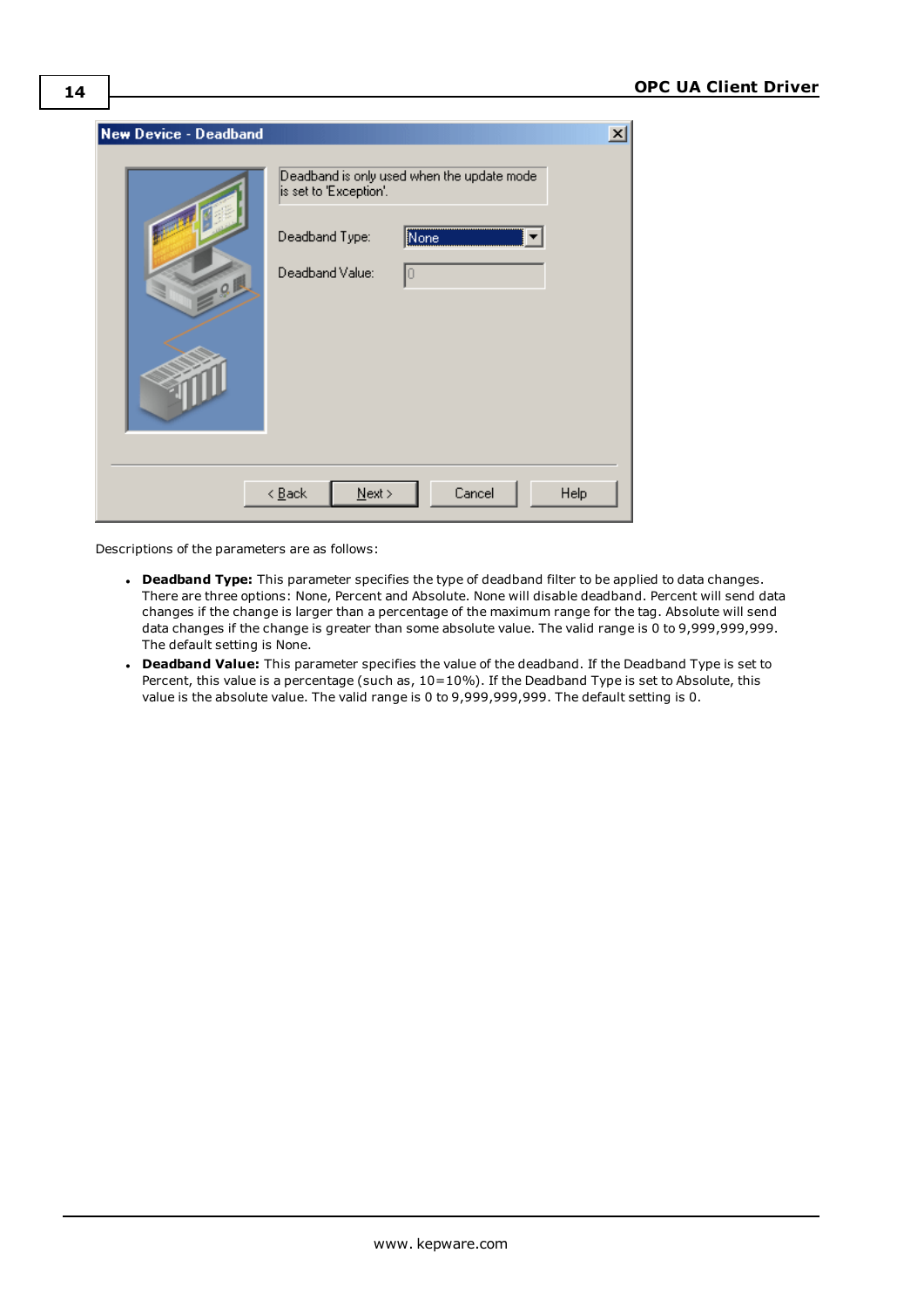#### <span id="page-14-0"></span>**Import**

The Import dialog is used to launch a browser through which tags may be imported from the OPC UA Server. Click **Select import items…** to launch the browser.

| <b>New Device - Import</b> |                                                                                                                                                              | $\vert x \vert$ |
|----------------------------|--------------------------------------------------------------------------------------------------------------------------------------------------------------|-----------------|
| Q                          | Use the button below to import items into the<br>device. These items are added to the UA<br>subscription associated with this device.<br>Select import items |                 |
|                            | Next<br>Cancel<br>Help<br>$\leq$ $\underline{\mathsf{B}}$ ack                                                                                                |                 |

#### **OPC UA Tag Browser**

The OPC UA Tag Browser is used to browse the OPC UA Server that is connected to the parent channel.

| <b>Select Items to Import</b>                                                                                                                                                                                                                            |                                                  |                                                                                                                                                                                                                                                                                                                                                                                                                   | $\vert x \vert$ |
|----------------------------------------------------------------------------------------------------------------------------------------------------------------------------------------------------------------------------------------------------------|--------------------------------------------------|-------------------------------------------------------------------------------------------------------------------------------------------------------------------------------------------------------------------------------------------------------------------------------------------------------------------------------------------------------------------------------------------------------------------|-----------------|
| <b>Browsing</b><br>opc.tcp://User.mydomain.local:4932<br><b>AdvancedTags</b><br>田<br>Alarms&Events<br>— © ClientCount<br>1 DataLogger<br>$\overline{+}$<br>_OracleConnector<br>System<br>曱<br>Channel1<br>曱<br>Channel <sub>2</sub><br>曱<br>Server<br>中国 | Add items >><br>Add branch >><br><< Remove items | Import Items:<br>ns=2;s=_System._ActiveTagCount<br><b>Solution</b> ns=2;s= System. ClientCount<br>ms=2;s= System, Date<br>ms=2;s=_System,_Date_Day<br>ms=2;s=_System._Date_Month<br>ms=2;s= System. Date Year2<br>ms=2;s= System. Date Year4<br><b>Solution</b> ns=2;s=_System._DateTime<br>ms=2;s=_System._DateTimeLocal<br><b>Solution</b> ns=2;s= System. FullProjectName<br><b>Soldier System</b> ProjectName |                 |
| $\blacktriangleright$<br>$\mathsf{Leaf}$ filter: $ ^*$                                                                                                                                                                                                   |                                                  | OK.<br>Help<br>Cancel                                                                                                                                                                                                                                                                                                                                                                                             |                 |

- <sup>l</sup> **Browsing:** This parameter contains a tree that represents the OPC UA Server's hierarchy. It includes all OPC UA Server tags and tag groups.
- <span id="page-14-1"></span><sup>l</sup> **Leaf Filter:** This parameter limits the items shown in the Browsing tree to only those that match the filter. For more information on syntax, refer to the table below.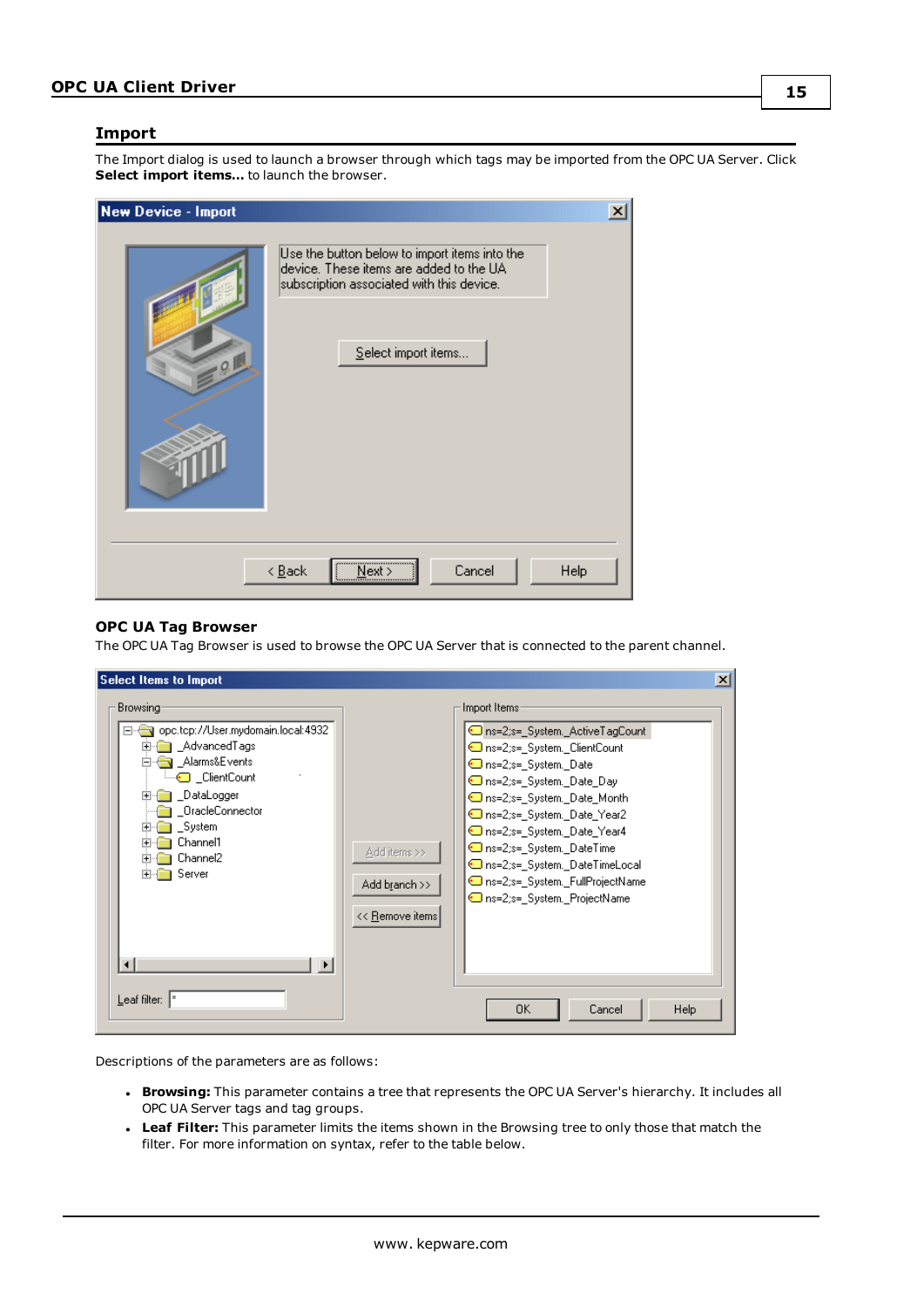| <b>Characters in Pattern</b> | <b>Matches in String</b>              |  |
|------------------------------|---------------------------------------|--|
|                              | Any single character.                 |  |
| $*$                          | Zero or more characters.              |  |
| #                            | Any single digit (0-9).               |  |
| [charlist]                   | Any single character in charlist.     |  |
| [!charlist]                  | Any single character not in charlist. |  |

- <span id="page-15-0"></span>**Add Items:** This button adds the items selected in the Browsing tree to the Import Items list.
- **Add Branch:** This button adds all items under the selected branch in the Browsing tree to the Import Items list.
- **Remove Items:** This button removes the items selected from the Items list.
- **Import Items:** This parameter contains a list of all the items imported by the device.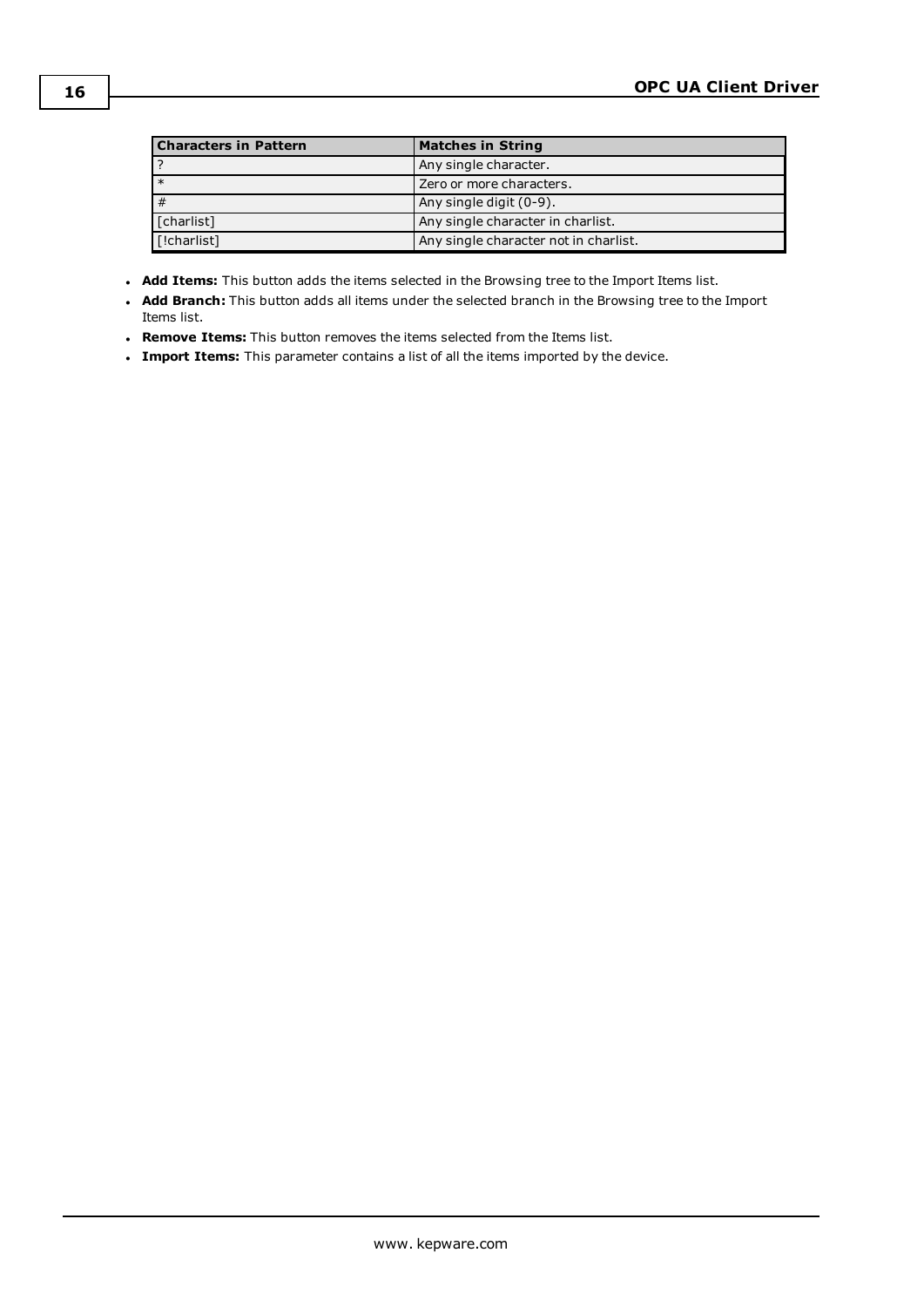#### <span id="page-16-0"></span>**Certificate Model**

Certificates are used for any channel whose security policy is set to Basic128Rsa15 or Basic256 to secure connections between the OPC UA Client Driver and OPC UA Servers. To establish a secure UA connection, the OPC UA Client Driver needs access to the OPC UA server certificate. Likewise, the OPC UA server needs access to the OPC UA Client Driver certificate. Their relationship is as displayed in the image below.



**Note:** The certificate swap must occur before the connection is made. The OPC UA Configuration Manager is a tool used to make certificate swaps between clients and servers easy. For more information on this tool and how to perform swaps, refer to the OPC UA Configuration Manager help file in the Runtime's **Help** | **Contents** menu.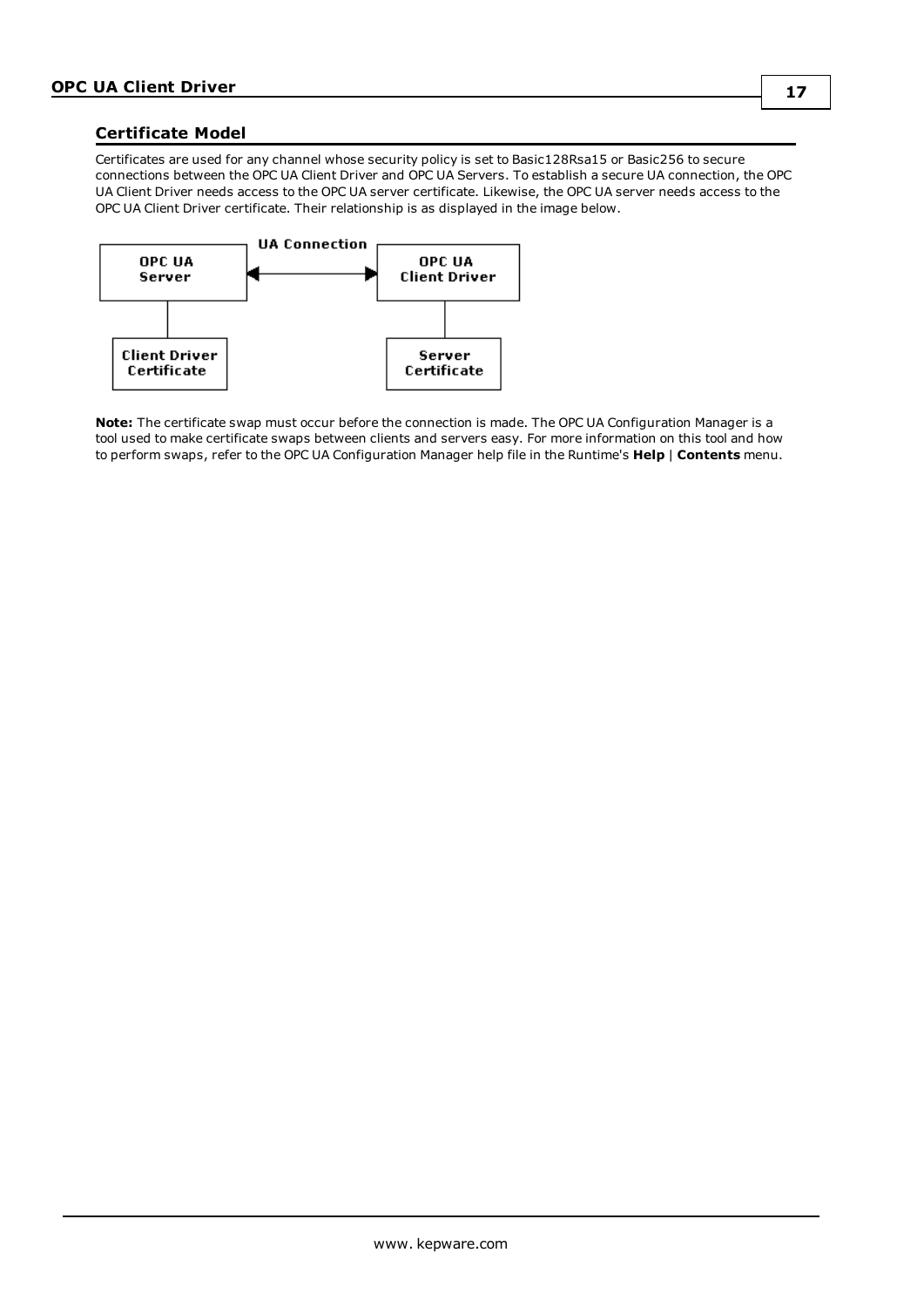# <span id="page-17-0"></span>**Data Types Description**

<span id="page-17-13"></span><span id="page-17-12"></span><span id="page-17-11"></span><span id="page-17-10"></span><span id="page-17-9"></span><span id="page-17-8"></span><span id="page-17-7"></span><span id="page-17-6"></span><span id="page-17-5"></span><span id="page-17-4"></span><span id="page-17-3"></span><span id="page-17-2"></span><span id="page-17-1"></span>

| Data Type    | <b>Description</b>                                                                                                                                                   |
|--------------|----------------------------------------------------------------------------------------------------------------------------------------------------------------------|
| Boolean      | Single bit                                                                                                                                                           |
| <b>Byte</b>  | Unsigned 8-bit value                                                                                                                                                 |
|              |                                                                                                                                                                      |
|              | bit 0 is the low bit<br>bit 7 is the high bit                                                                                                                        |
| Char         | Signed 8-bit value                                                                                                                                                   |
|              |                                                                                                                                                                      |
|              | bit 0 is the low bit                                                                                                                                                 |
|              | bit 6 is the high bit                                                                                                                                                |
|              | bit 7 is the sign bit                                                                                                                                                |
| Date         | Date YYYY-MM-DDTHH: MM: SS. MMM                                                                                                                                      |
| Double       | 64-bit floating point value                                                                                                                                          |
| <b>DWord</b> | Unsigned 32-bit value                                                                                                                                                |
|              |                                                                                                                                                                      |
|              | bit 0 is the low bit<br>bit 31 is the high bit                                                                                                                       |
| Float        | 32-bit floating point value.                                                                                                                                         |
|              |                                                                                                                                                                      |
|              | The driver interprets two consecutive 16 bit registers as a floating point value by making<br>the second register the high word and the first register the low word. |
|              | Signed 32-bit value                                                                                                                                                  |
| Long         |                                                                                                                                                                      |
|              | bit 0 is the low bit                                                                                                                                                 |
|              | bit 30 is the high bit                                                                                                                                               |
|              | bit 31 is the sign bit                                                                                                                                               |
| LongLong     | Signed 64-bit value                                                                                                                                                  |
|              |                                                                                                                                                                      |
|              | bit 0 is the low bit                                                                                                                                                 |
|              | bit 62 is the high bit<br>bit 63 is the sign bit                                                                                                                     |
| QWord        | Unsigned 64-bit value                                                                                                                                                |
|              |                                                                                                                                                                      |
|              | bit 0 is the low bit                                                                                                                                                 |
|              | bit 63 is the high bit                                                                                                                                               |
| Word         | Unsigned 16-bit value                                                                                                                                                |
|              |                                                                                                                                                                      |
|              | bit 0 is the low bit                                                                                                                                                 |
|              | bit 15 is the high bit                                                                                                                                               |
| Short        | Signed 16-bit value                                                                                                                                                  |
|              | bit 0 is the low bit                                                                                                                                                 |
|              | bit 14 is the high bit                                                                                                                                               |
|              | bit 15 is the sign bit                                                                                                                                               |
| String       | Zero terminated character array                                                                                                                                      |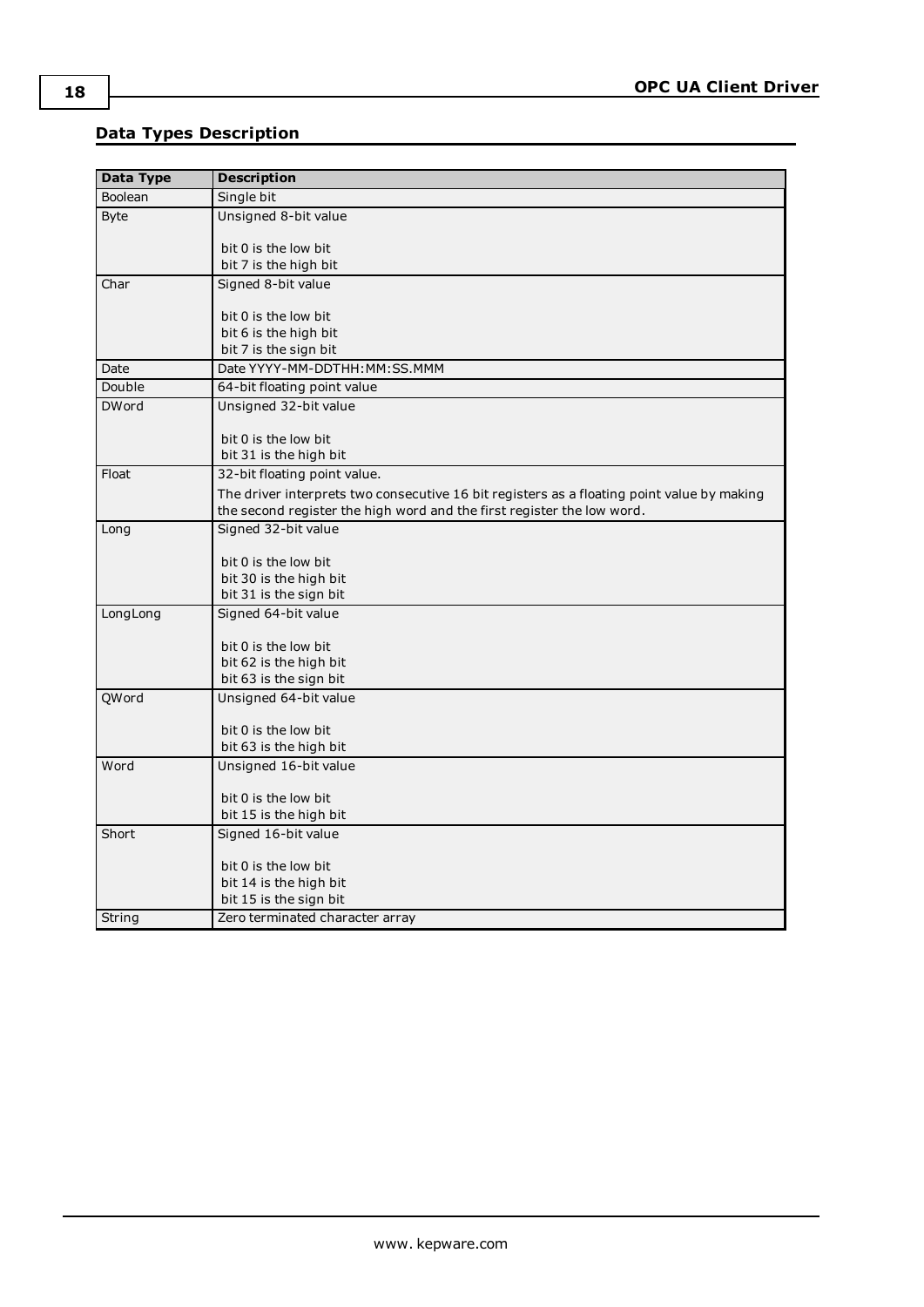#### <span id="page-18-0"></span>**Address Descriptions**

OPC UA Client Driver addresses have the following syntax: *ns=<namespace index>;<type>=<value>*. For more information, refer to the table below.

**Note:** Arrays are supported for all data types.

| Field     | <b>Description</b>                                                                            |
|-----------|-----------------------------------------------------------------------------------------------|
| Namespace | The index of the OPC UA Server namespace in which the address resides. If the index is 0, the |
| Index     | entire ns = = < namespace index>; clause will be omitted.                                     |
| Type      | The type of address. OPC UA supports the following four address types:                        |
|           | i: A numeric address.*                                                                        |
|           | s: A string address.                                                                          |
|           | q: A GUID address.                                                                            |
|           | b: An opaque address (such as a byte string).                                                 |
| Value     | The address that is formatted as a string. **                                                 |

\*Unsigned integer.

\*\*The address may be numeric, string, GUID or opaque.

#### **Examples**

| <b>Address Type</b> | <b>Namespace</b> | <b>Example</b>                         |  |
|---------------------|------------------|----------------------------------------|--|
| l Numeric           |                  | $ns=2:i=13$                            |  |
| String              |                  | $ns=3; s=Channel1. Device1. Taq1$      |  |
| <b>GUID</b>         |                  | q=C496578A-0DFE-4B8F-870A-745238C6AEAE |  |
| Opaque              |                  | ns=2;b=M/RbKBsRVkePCePcx24oRA==        |  |

**Note:** For more examples of OPC UA addresses, refer to the image below.

| <b>Runtime</b>                                          |                            | $ \Box$ $\times$                |  |  |  |
|---------------------------------------------------------|----------------------------|---------------------------------|--|--|--|
| Tools<br><b>Runtime</b><br>Help<br>File<br>Edit<br>View |                            |                                 |  |  |  |
| 鸥<br>中国防红色<br>6 8 7<br>りょ もち×                           |                            |                                 |  |  |  |
| ⊟ <sup>…ii</sup> ⊟ Channel1                             | <b>Tag Name</b>            | Address                         |  |  |  |
| ⊟ ill Device1                                           | 0ActiveTagCount            | ns=2;s=_System._ActiveTagCount  |  |  |  |
| 0Alarms&Events                                          | <b><i>ColientCount</i></b> | ns=2;s=_System._ClientCount     |  |  |  |
| 0DataLogger                                             | ®∥0Date                    | ns=2;s=_System._Date            |  |  |  |
| 05ystem                                                 | © ODate_Day                | ns=2;s=_System._Date_Day        |  |  |  |
| 田 G Channel1<br>由 Server                                | <mark>● ODate_Month</mark> | ns=2;s=_System._Date_Month      |  |  |  |
|                                                         | <mark>⊚</mark> ODate_Year2 | ns=2;s=_System._Date_Year2      |  |  |  |
|                                                         | <mark>©</mark> ODate_Year4 | ns=2;s=_System._Date_Year4      |  |  |  |
|                                                         | ODateTime                  | ns=2;s=_System._DateTime        |  |  |  |
|                                                         | <u>● ODateTimeLocal</u>    | ns=2;s=_System._DateTimeLocal   |  |  |  |
|                                                         | OFullProjectName           | ns=2;s= System. FullProjectName |  |  |  |
|                                                         | OProjectName               | ns=2;s=_System._ProjectName     |  |  |  |
|                                                         | OProjectTitle              | ns=2;s=_System._ProjectTitle    |  |  |  |
|                                                         | <i>● D</i> Time            | ns=2;s=_System._Time            |  |  |  |
|                                                         | OTime_Hour                 | ns=2;s=_System._Time_Hour       |  |  |  |
|                                                         |                            | ns=2;s=_System._Time_Hour24     |  |  |  |
|                                                         | OTime_Minute               | ns=2;s=_System._Time_Minute     |  |  |  |
|                                                         | OTime_PM                   | ns=2;s=_System._Time_PM         |  |  |  |
|                                                         | © OTime_Second             | ns=2;s=_System._Time_Second     |  |  |  |
|                                                         | OTotalTagCount             | ns=2;s=_System._TotalTagCount   |  |  |  |
| Devices<br>$\blacksquare$<br>$\blacktriangleright$      |                            |                                 |  |  |  |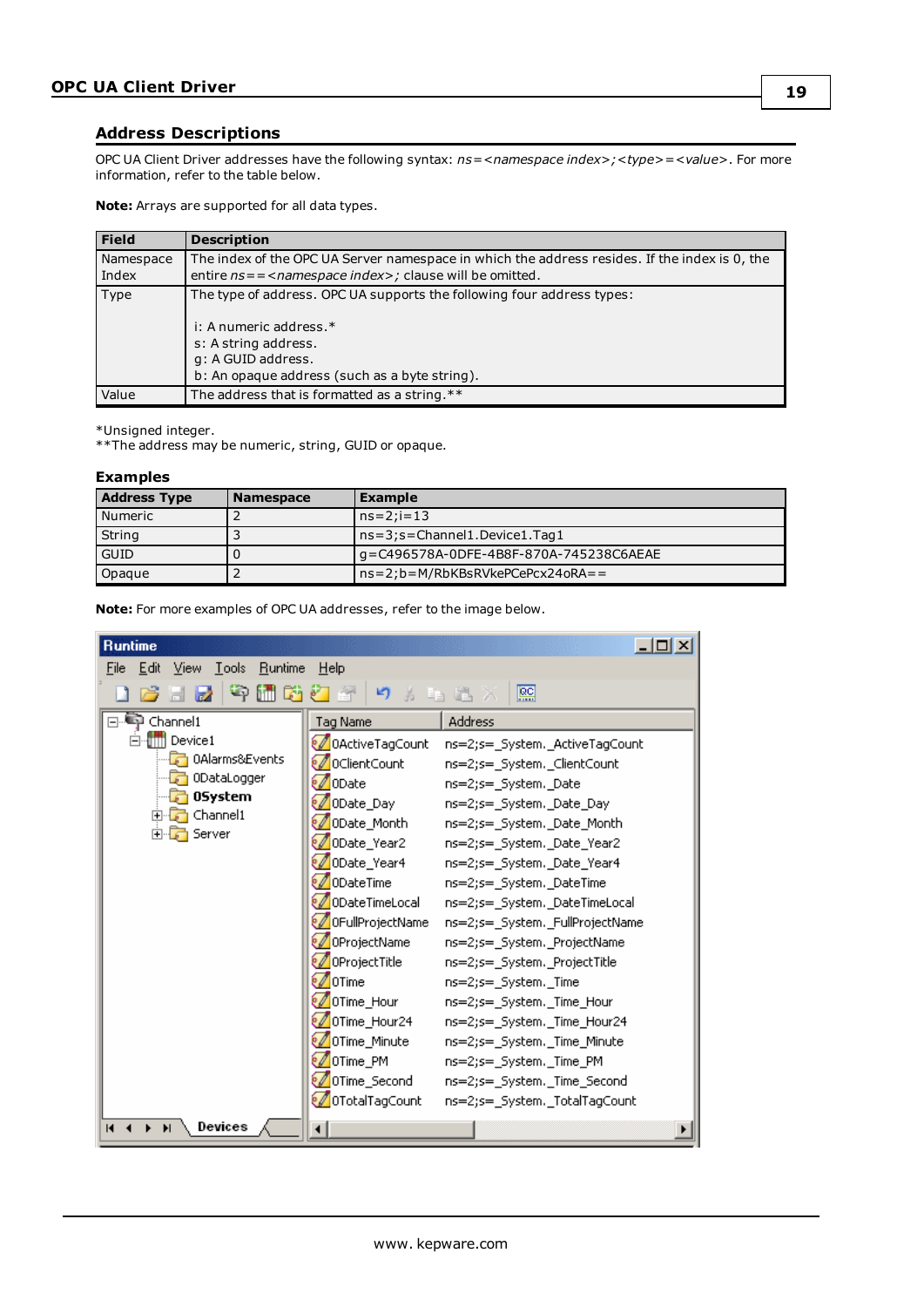#### <span id="page-19-0"></span>**Error Descriptions**

The following errors, message boxes, and explanations may be generated. Click on the link for a list.

**Error [Messages](#page-19-1) [Message](#page-26-0) Boxes [Explanations](#page-27-3)**

#### <span id="page-19-1"></span>**Error Messages**

The following messages may be generated. Click on the link for a description of the message.

Add item failed for **<address>** on device <device>. [<explanation>.](#page-20-0) **Address [<address>](#page-20-1) is not valid on device <device>. Async Write failed for <tag> on device [<device>.](#page-20-2) Callback item error: 0x%08X. Deadband was not applied to item <item> on device [<device>.](#page-21-0) The item does not support [deadband.](#page-21-0) Failed to add subscription for device <device>. [<explanation>.](#page-21-1) Failed to connect to server on channel <channel>. [<explanation>.](#page-21-2) Failed to remove items on device <device>. [<explanation>.](#page-21-3) Failed to setup security on channel <channel> to make a [connection.](#page-22-0) Please use the OPC UA [Configuration](#page-22-0) Manager to ensure your client/server certificates are valid. Item [<address>](#page-22-1) on device <device> is write only. Read request timeout on device [<device>.](#page-22-2) [Reconnecting](#page-23-0) server on channel <channel> due to shutdown notification. Remove item failed for <tag> on device <device>. [<explanation>.](#page-23-1) Tag <tag> on device <device> was not imported. The item failed [validation.](#page-23-2) The [authentication](#page-24-0) information for channel <channel> was cleared because a password was [provided](#page-24-0) with no user name. The lifetime count for device <device> has been set to <new count> by the server. The [requested](#page-24-1) value was <old [count>.](#page-24-1) The max. keep alive count for device <device name> has been set to [<count>](#page-24-2) by the server. The [requested](#page-24-2) value was <count>. The [publishing](#page-25-0) interval for device <device> has been set to <new time> ms by the server. The [requested](#page-25-0) value was <old time> ms. The renewal period for channel [<channel>](#page-25-1) has been set to <new time> ms by the server. The [requested](#page-25-1) value was <old time> ms. The session timeout for channel [<channel>](#page-25-2) has been set to <new time> ms by the server. The**

**requested value was [<requested](#page-25-2) time> ms.**

**Unknown data type for tag <item> on device [<device>.](#page-25-3) Using Default. Write request timeout on device [<device>.](#page-25-4)**

**20**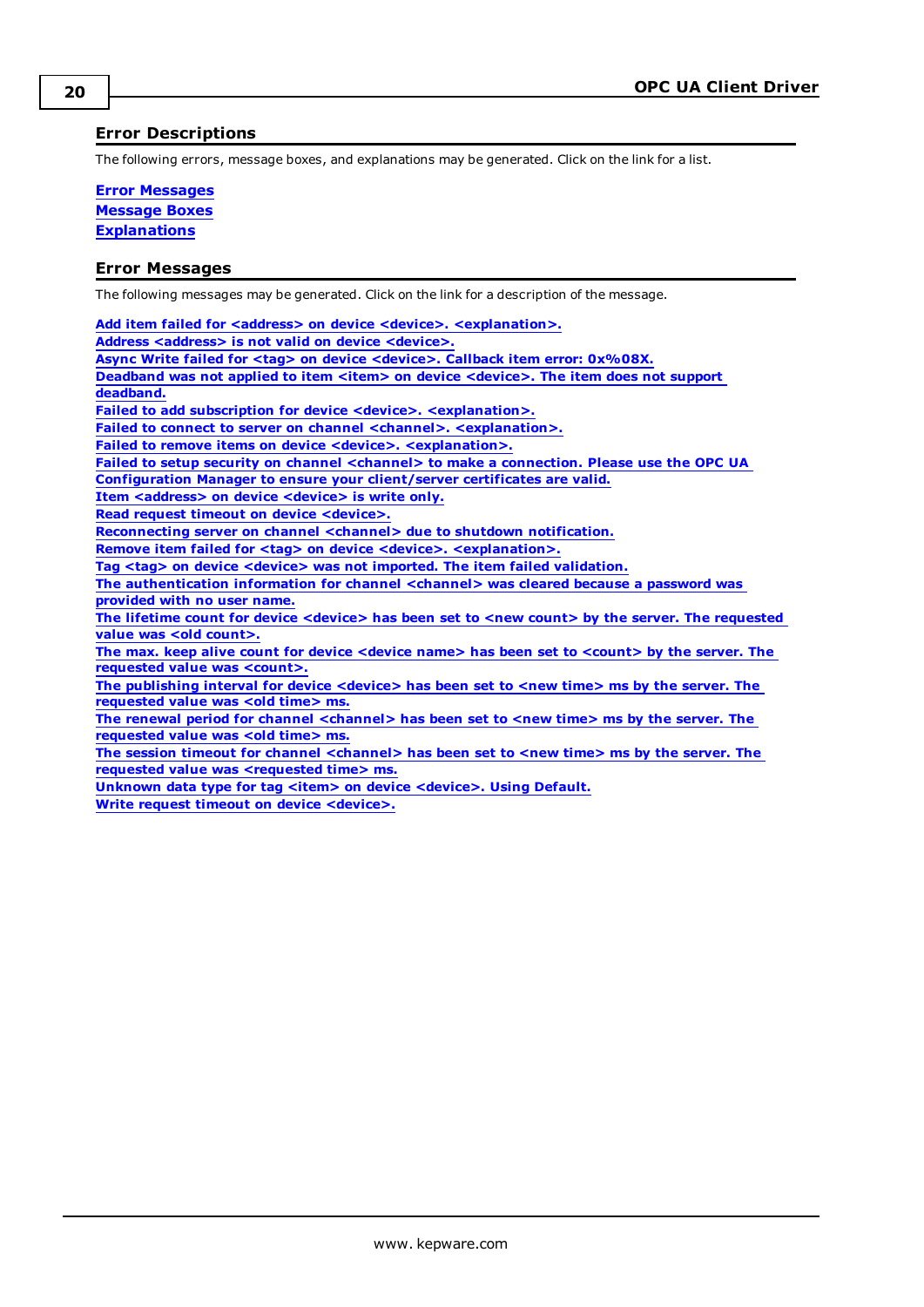#### <span id="page-20-0"></span>**Add item failed for <address> on device <device>. <explanation>.**

### **Error Type:**

Warning

#### **Possible Cause:**

- 1. The item is invalid.
- 2. The OPC UA Server is down.
- 3. The device's call timeout is too short.

#### **Solution:**

- 1. Make sure that the OPC UA Server is running and responsive.
- 2. Increase the device's call timeout.
- 3. Make sure that the item is valid for the OPC UA Server.

#### **See Also:**

**[Explanations](#page-27-3)**

#### <span id="page-20-1"></span>**Address <address> is not valid on device <device>.**

#### **Error Type:**

Warning

#### **Possible Cause:**

- 1. The address does not reference a valid data type.
- 2. The address syntax is invalid.

#### **Note:**

The tag was not imported by the driver. Therefore, the tag will not receive data updates.

#### **Solution:**

Verify that the tag address is valid and the data type is supported. If it is not, remove the tag from the driver's import list.

#### <span id="page-20-2"></span>**Asynchronous write failed for <tag> on device <device>. Callback item error: 0x%08X.**

#### **Error Type:**

Warning

#### **Possible Cause:**

- 1. The device's call timeout is too short.
- 2. The server became unresponsive during the write.

#### **Solution:**

- 1. Make sure that the OPC UA Server is running and responsive.
- 2. Increase the device's call timeout.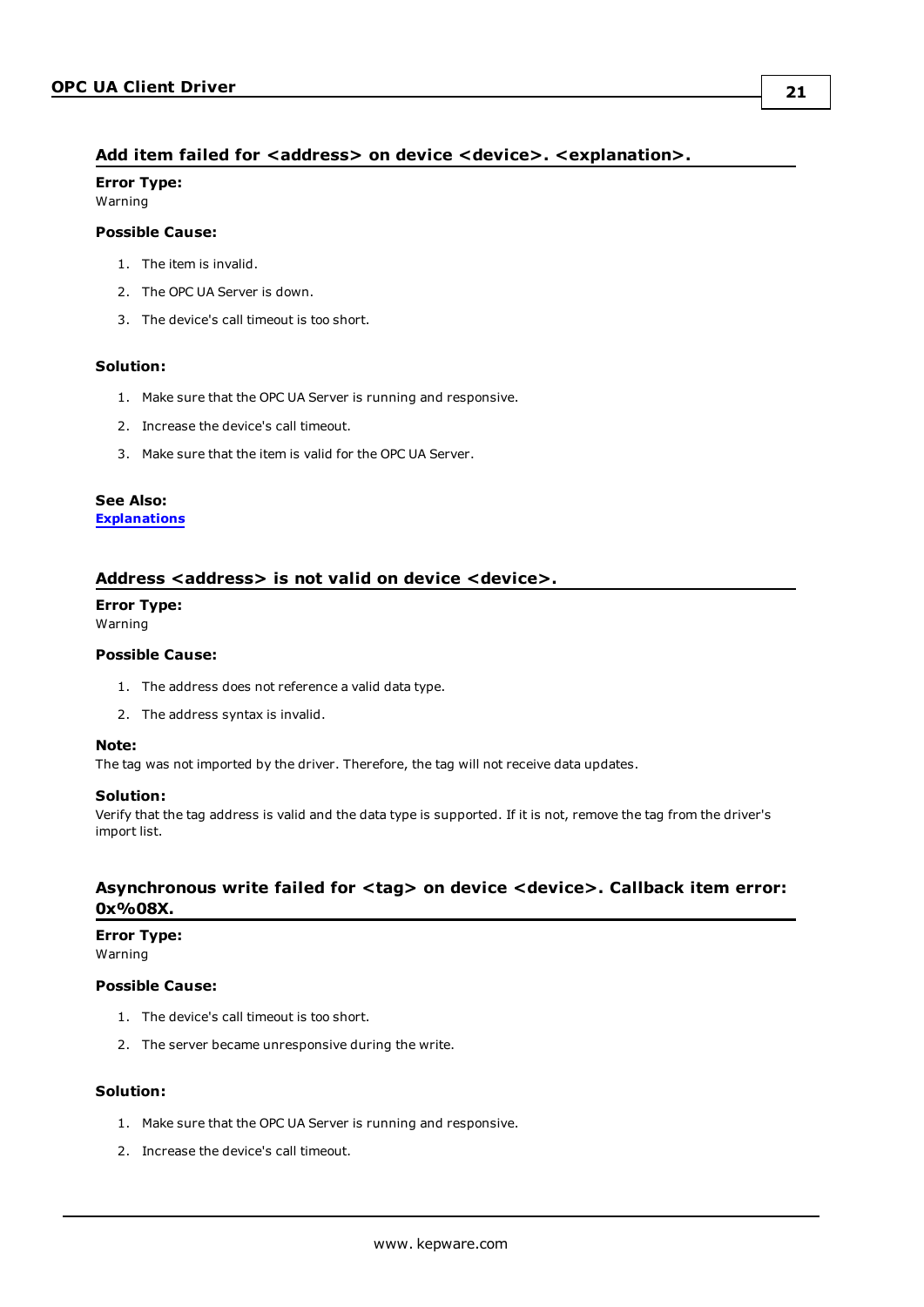## <span id="page-21-0"></span>**Deadband was not applied to item <item> on device <device>. The item does not support deadband.**

## **Error Type:**

Warning

#### **Possible Cause:**

Although deadband has been enabled for the device, it is not supported by a device tag.

#### **Solution:**

- 1. Disable deadband for the device.
- 2. Remove the item from the device.

#### **Note:**

Not all UA Server tags support deadband.

#### <span id="page-21-1"></span>**Failed to add subscription for device <device>. <explanation>.**

#### **Error Type:**

Warning

#### **Possible Cause:**

The OPC UA server is down. The channel failed to add a subscription for the device. No tags will be updated for the subscription.

#### **Solution:**

- 1. Verify that the OPC UA server is running.
- 2. Review the explanation.

#### **See Also:**

**[Explanations](#page-27-3)**

#### <span id="page-21-2"></span>**Failed to connect to server on channel <channel>. <explanation>.**

**Error Type:** Warning

**Possible Cause:** The connection to the OPC UA server failed.

#### **Solution:**

Review the explanation.

**See Also: [Explanations](#page-27-3)**

#### <span id="page-21-3"></span>**Failed to remove items on device <device>. <explanation>.**

**Error Type:** Warning

**Possible Cause:**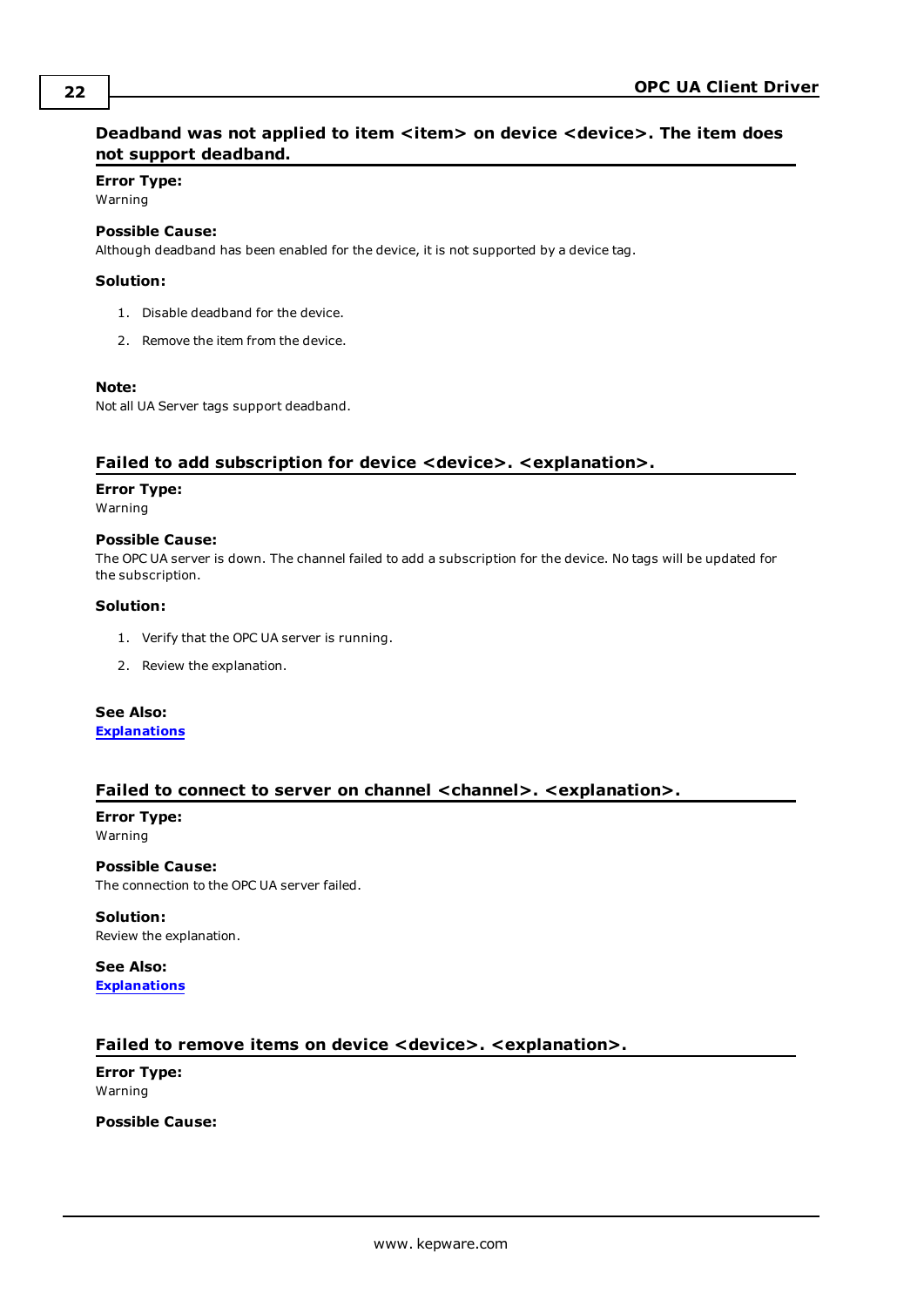- 1. The OPC UA server is down.
- 2. The device's call timeout is too short t complete the removal.

#### **Note:**

The device failed to remove all the items from its subscription. The items are eventually removed when the connection is dropped, but not as a result of this call.

#### **Solution:**

- 1. Verify that the OPC UA server is running and responsive.
- 2. Increase the device's call timeout.
- 3. Review the explanation.

#### **See Also:**

**[Explanations](#page-27-3)**

### <span id="page-22-0"></span>**Failed to setup security on channel <channel> to make a connection. Please use the OPC UA Configuration Manager to ensure client/server certificates are valid.**

#### **Error Type:**

Warning

#### **Possible Cause:**

- 1. The OPC UA driver certificate is missing or invalid.
- 2. The OPC UA server certificate is not available.

#### **Solution:**

Use the OPC UA Configuration Manager to verify that the OPC UA Client Driver certificate is valid. Swap certificates with the OPC UA server if required.

#### <span id="page-22-1"></span>**Item <address> on device <device> is write only.**

#### **Error Type:**

Warning

#### **Possible Cause:**

An item imported manually or through the OPC UA Tag Browser is write only and cannot be read.

#### **Solution:**

Remove the item from the device if it is not needed.

#### <span id="page-22-2"></span>**Read request timeout on device <device>.**

#### **Error Type:**

Warning

#### **Possible Cause:**

- 1. The device is in polled mode and the OPC UA server has become unresponsive.
- 2. The device's call timeout is too short.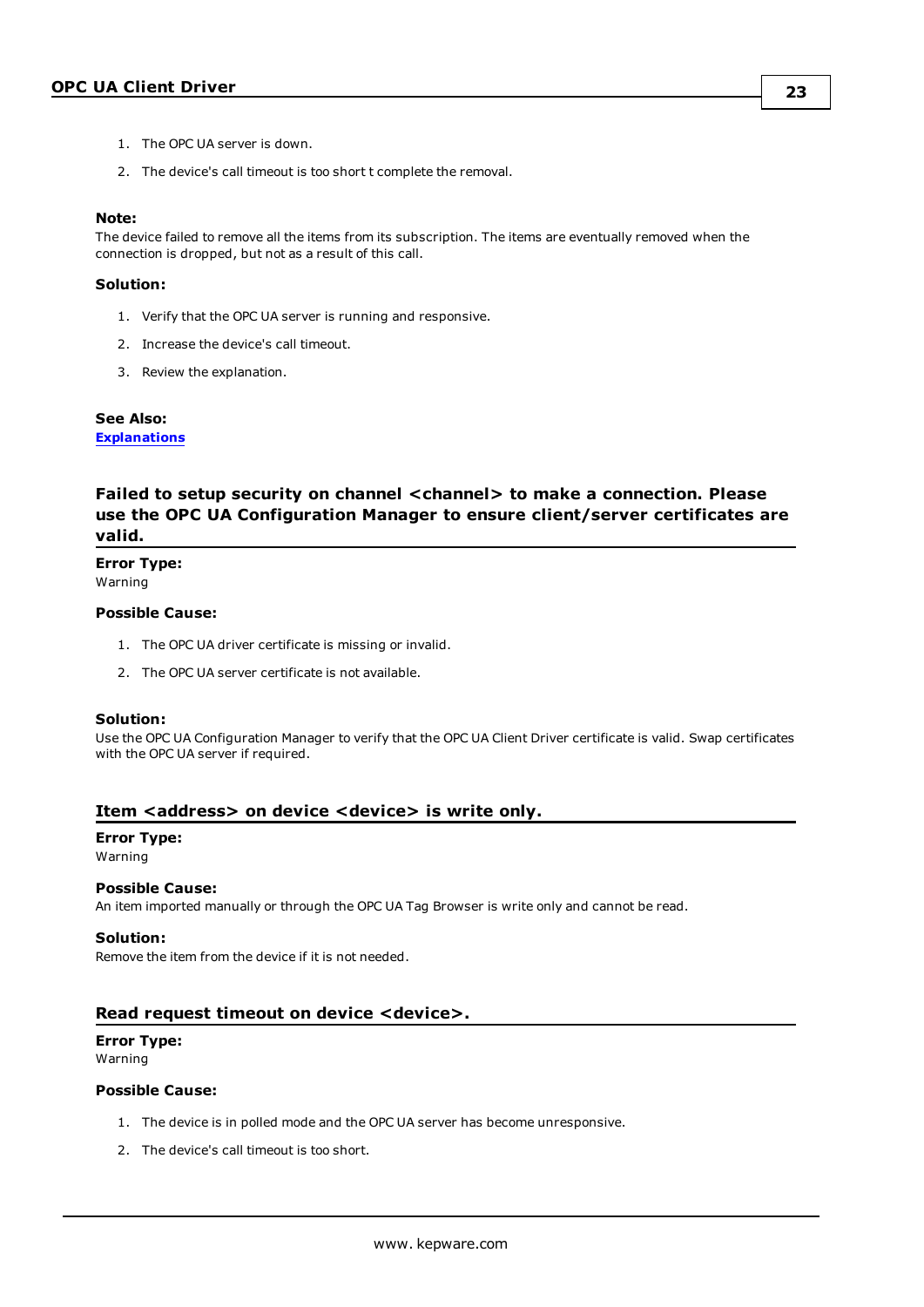#### **Solution:**

- 1. Verify that the OPC UA server is running and responsive.
- 2. Increase the device's call timeout.

#### <span id="page-23-0"></span>**Reconnecting server on channel <channel> due to shutdown notification.**

#### **Error Type:**

Warning

#### **Possible Cause:**

- 1. Communication was interrupted.
- 2. The OPC UA server was shutdown.
- 3. The channel was disconnected from the OPC UA server.

#### **Solution:**

Verify that the OPC UA server is running and responsive.

#### <span id="page-23-1"></span>**Remove item failed for <tag> on device <device>. <explanation>.**

#### **Error Type:**

Warning

#### **Possible Cause:**

- 1. The OPC UA server is not responsive.
- 2. The tag is invalid.
- 3. The device call timeout is too short.

#### **Note:**

The items are removed when the connection is dropped, but not as a result of this call.

#### **Solution:**

- 1. Make sure that the OPC UA Server is running and responsive.
- 2. Make sure that the item is valid.
- 3. Increase the device's call timeout.
- 4. Review the explanation.

#### **See Also:**

<span id="page-23-2"></span>**[Explanations](#page-27-3)**

#### **Tag <tag> on device <device> was not imported. The item failed validation.**

# **Error Type:**

Warning

#### **Possible Cause:**

The driver could not import the tags due to an unsupported data type or invalid data type mapping in the server.

#### **Solution:**

Verify that the tag data types and mappings are valid on the OPC UA server (thought **Project Properties** | **OPC UA** tab.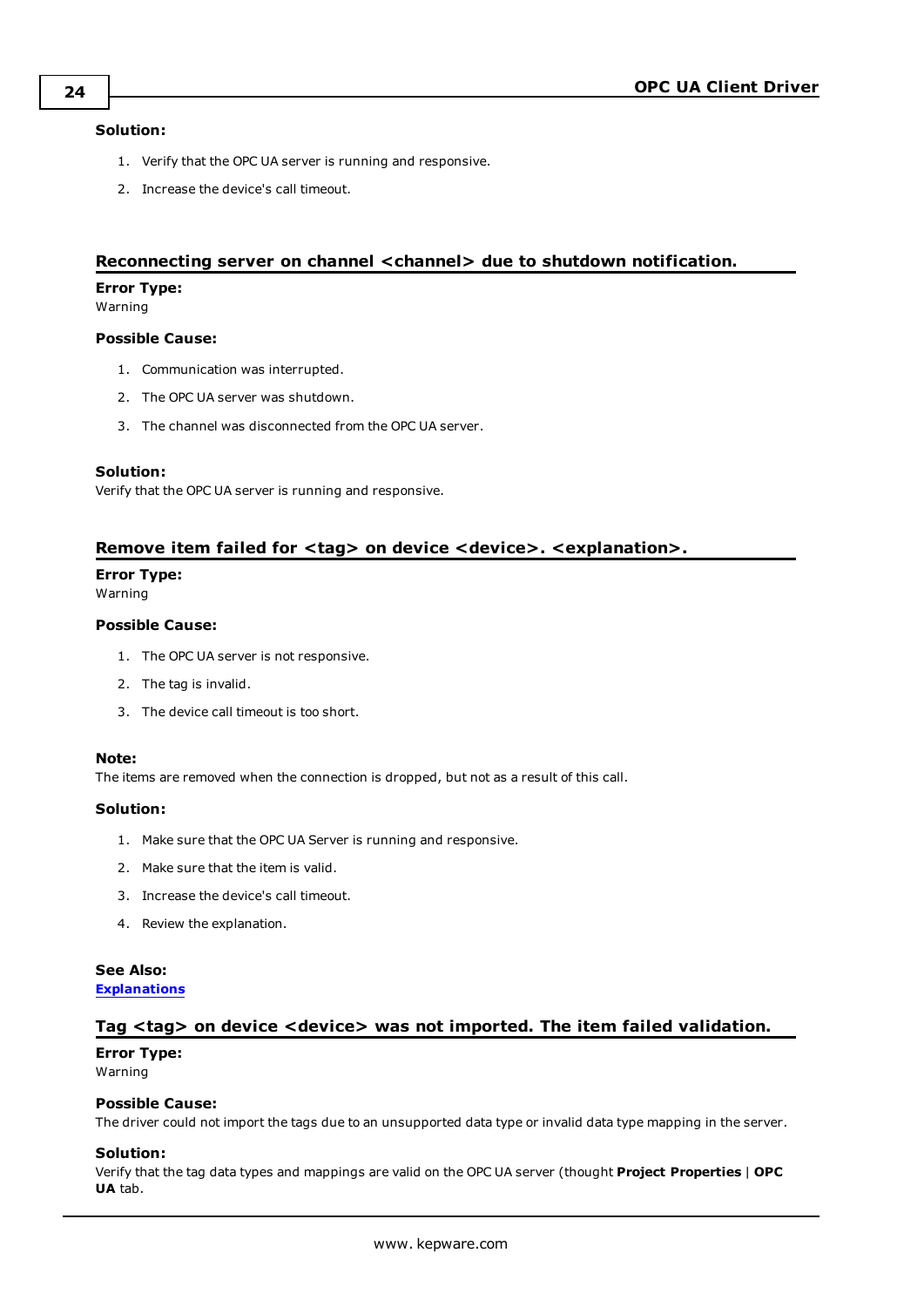**Note**: Some tags cannot be resolved when using a tunneling architecture.

### <span id="page-24-0"></span>**The authentication information for channel <channel> was cleared because a password was provided with no username.**

#### **Error Type:** Warning

#### **Possible Cause:**

An XML project contains a channel that has an authentication password but no user name.

#### **Solution:**

- 1. Edit the XML file in order to add a user name to accompany the password.
- 2. Configure the password and user name in the Channel Properties and then save the project as XML.

#### <span id="page-24-1"></span>**The lifetime count for device <device> has been set to <new count> by the server. The requested value was <old count>.**

#### **Error Type:**

Warning

#### **Possible Cause:**

- 1. The device's lifetime count is not supported by the server.
- 2. The lifetime count may have conflicted with the minimum timeout interval.

#### **Solution:**

Change the lifetime count to one supported by the UA server. In most cases, the lifetime count should be increased to the minimum requested by the server. Since this is a warning, however, no action is required.

#### **Notes:**

- 1. The lifetime count controls the number of subscription publish intervals that can expire before the server deletes the subscription. To prevent subscriptions from being deleted unnecessarily, some servers may enforce a minimum lifetime count to ensure that the timeout interval (publish interval \* lifetime count) is reasonable.
- 2. This error may occur when connecting to the server (if the timeout interval is less than 30 seconds). If so, the server adjusts the lifetime count so that the timeout interval is exactly 30 seconds.

#### <span id="page-24-2"></span>**The max. keep alive count for device <device name> has been set to <count> by the server. The requested value was <count>.**

#### **Error Type:**

Warning

#### **Possible Cause:**

The device maximum keep-alive count is not supported by the server, so the server revised the count to a supported value.

#### **Solution:**

Change the maximum keep-alive count to one supported by the UA server.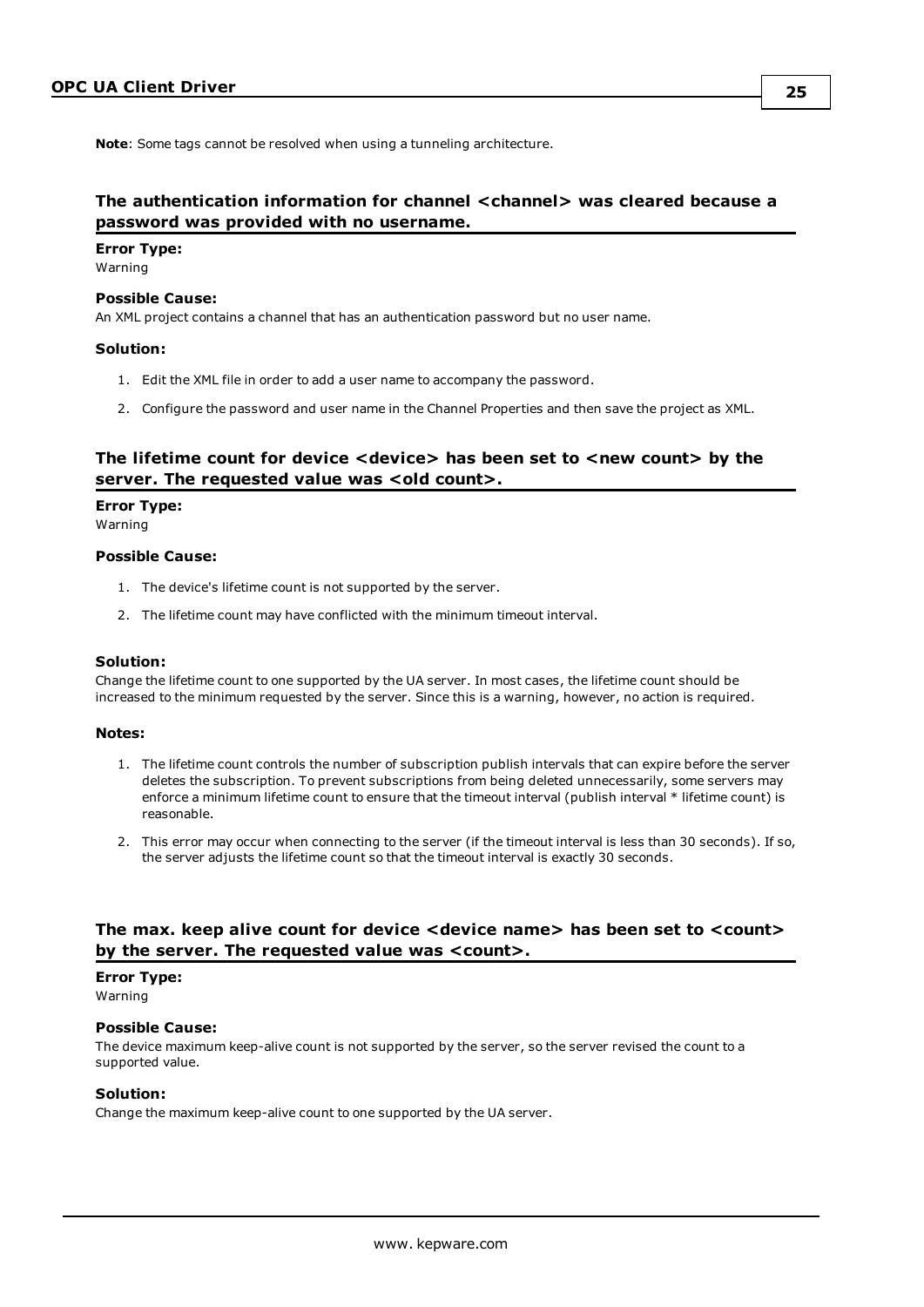### <span id="page-25-0"></span>**The publishing interval for device <device> has been set to <new time> ms by the server. The requested value was <old time> ms.**

#### **Error Type:**

Warning

#### **Possible Cause:**

The device Publishing Interval is not supported by the server, so was revised to a supported value.

#### **Solution:**

Change the Publishing Interval to one supported by the UA server.

#### <span id="page-25-1"></span>**The renewal period for channel <channel> has been set to <new time> ms by the server. The requested value was <old time> ms.**

### **Error Type:**

Warning

#### **Possible Cause:**

The channel's renewal time is not supported by the server and has been revised to a supported value.

#### **Solution:**

Change the renewal time to one supported by the UA server.

### <span id="page-25-2"></span>**The session timeout for channel <channel> has been set to <new time> ms by the server. The requested value was <requested time> ms.**

#### **Error Type:**

Warning

#### **Possible Cause:**

The channel's session timeout is not supported by the server, so the timeout was updated to a supported value.

#### **Solution:**

<span id="page-25-3"></span>Change the session timeout to one supported by the UA server.

#### **Unknown data type for tag <item> on device <device>. Using default.**

#### **Error Type:**

Warning

#### **Possible Cause:**

- 1. The target server did not return a data type.
- 2. The data type that was entered is not supported by the driver; e.g. QWord or LLong.

#### **Solution:**

- 1. The server determines the data type once a client is connected.
- 2. Enter a data type that is supported by the driver.

#### <span id="page-25-4"></span>**Write request timeout on device <device>.**

# **Error Type:**

Warning

#### **Possible Cause:**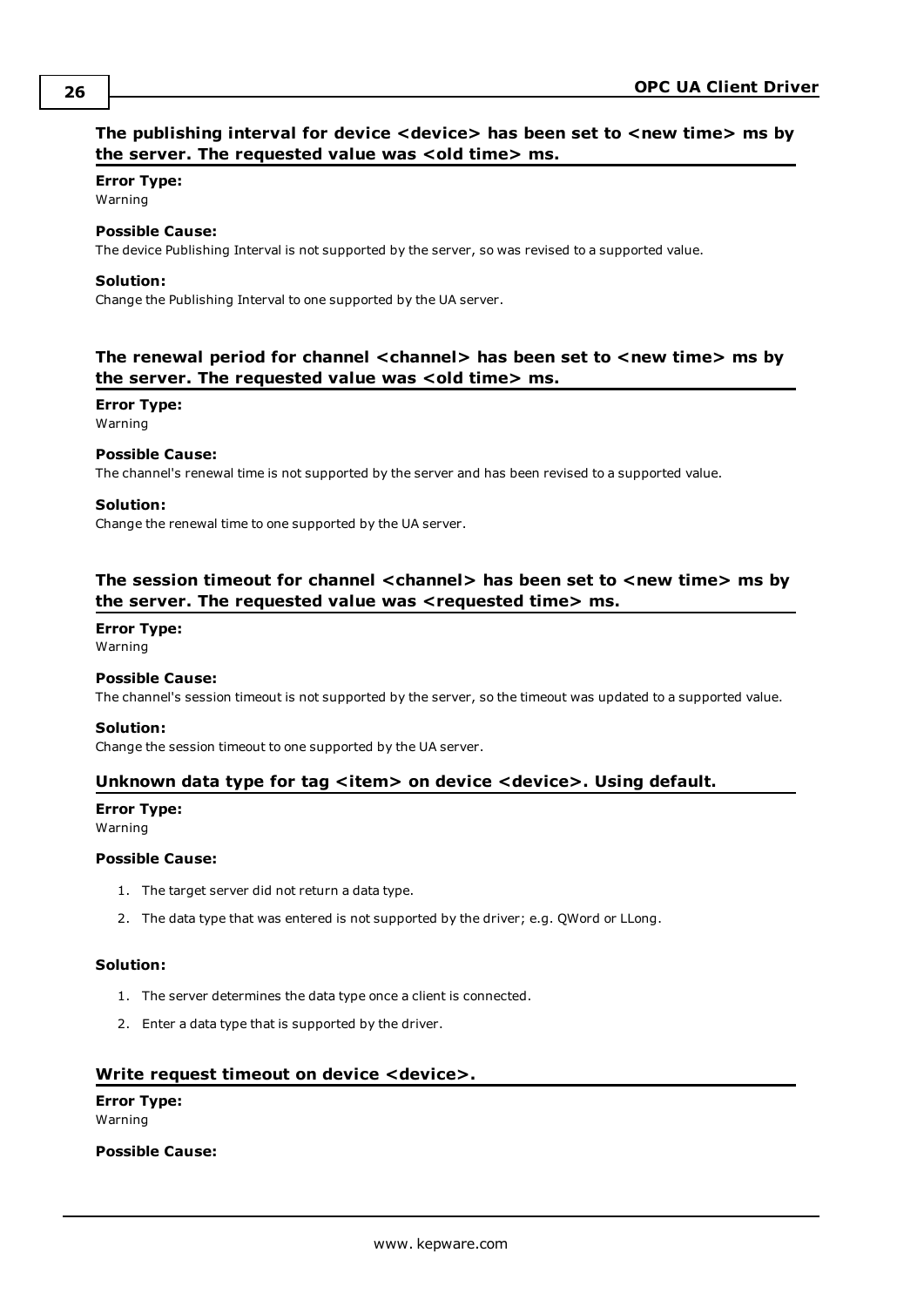- 1. The OPC UA server is unresponsive.
- 2. The device's call timeout is too short.

#### **Note:**

The driver stopped waiting for the write request to complete. The write might succeed or fail, but the driver stopped reporting the result.

#### **Solution:**

- 1. Make sure that the OPC UA server is running and responsive.
- 2. Increase the device's call timeout.

#### **Note:**

Writes in a transaction may succeed or fail after a timeout.

#### <span id="page-26-0"></span>**Message Boxes**

The following messages may be generated. Click on the link for a description of the message.

**Error [encountered](#page-26-1) during import item browse. Server <server> may have stopped running. Failed to connect to UA server <server> for [browsing.](#page-26-2) Items on this page may not be changed while the driver is [processing](#page-27-0) tags. The Lifetime Count must be a [minimum](#page-27-1) of three times the Max. Keep Alive Count (Lifetime Count = [<count>\).](#page-27-1) Please enter a [username.](#page-27-2)**

## <span id="page-26-1"></span>**Error encountered during import item browse. Server <server> may have stopped running.**

**Error Type:** Message Box

#### **Possible Cause:**

The OPC UA Server disconnected while the OPC UA Client Driver was browsing for tags.

#### **Solution:**

Make sure that the OPC UA Server is running and available.

#### <span id="page-26-2"></span>**Failed to connect to UA server <server> for browsing.**

# **Error Type:**

Message Box

#### **Possible Cause:**

- 1. The OPC UA Server is not available.
- 2. The channel authentication information is incorrect.
- 3. The server is using a security policy and the OPC UA Client Driver and OPC UA Server have not swapped certificates.

#### **Solution:**

- 1. Verify that the OPC UA server is running and available.
- 2. If the OPC UA server uses authentication, make sure that the authentication information is valid.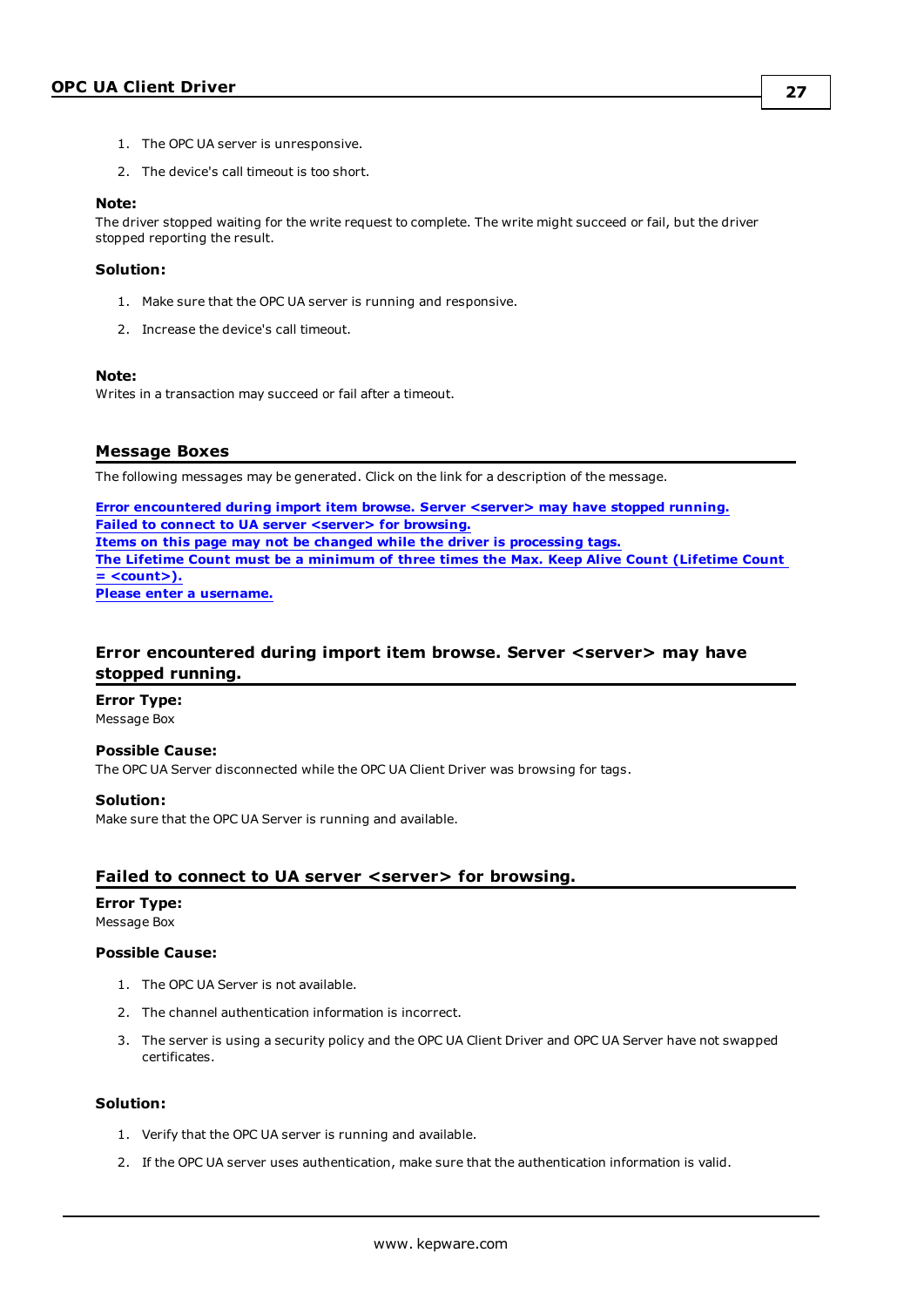3. If the channel is using a security policy, make sure that the security policy and message mode are supported by the OPC UA server. Use the OPC UA Configuration Manager to swap certificates between the OPC UA Client Driver and OPC UA server.

#### <span id="page-27-0"></span>**Items on this page may not be changed while the driver is processing tags.**

#### **Error Type:**

Message Box

#### **Possible Cause:**

An attempt was made to change a channel or device configuration while clients were connected and receiving data. The edits made to the channel or device failed.

#### **Solution:**

Disconnect all data clients from the OPC Server before making any edits.

### <span id="page-27-1"></span>**The Lifetime Count must be a minimum of three times the Max. Keep Alive Count (Lifetime Count = <count>).**

#### **Error Type:**

Message Box

#### **Possible Cause:**

The entered lifetime count in the Keep Alive tab is not at least three times the maximum keep-alive count. The edits made to the Keep Alive settings on the device failed.

#### **Solution:**

Enter a lifetime count that is at least three times the maximum keep alive count.

#### <span id="page-27-2"></span>**Please enter a username.**

**Error Type:** Message Box

#### **Possible Cause:**

A password was entered without a user name on the channel's Authentication page.

#### **Solution:**

<span id="page-27-3"></span>Enter a user name along with the password.

#### **Explanations**

Some error messages include additional information under an explanation field. Click on the link for a description of the explanation.

#### **Cannot [connect](#page-28-0) to the server.**

**The client certificate has expired. Please use the OPC UA [Configuration](#page-28-1) manager to create a new [certificate.](#page-28-1) The client certificate is invalid. Please use the OPC UA [Configuration](#page-28-2) Manager to update the client [certificate.](#page-28-2)**

**The server certificate is revoked. Please use the OPC UA [Configuration](#page-28-3) manager to update the [certificate.](#page-28-3)**

**The server certificate is untrusted. Please use the OPC UA [Configuration](#page-28-4) Manager to add the [certificate](#page-28-4) to the client's trusted store.**

**Timeout trying to perform the [operation.](#page-28-5)**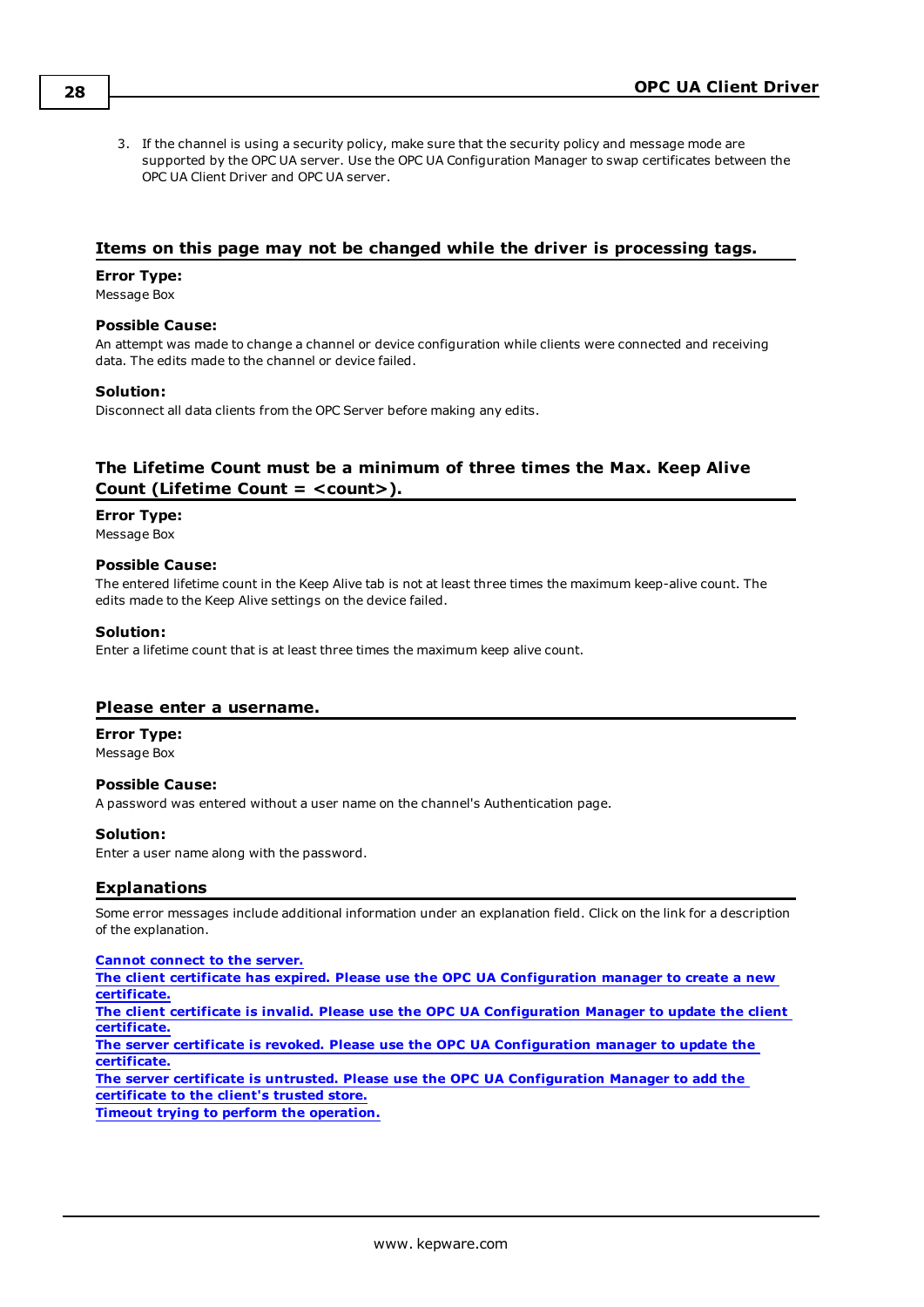#### <span id="page-28-0"></span>**Cannot connect to the server.**

#### **Possible Cause:**

The OPC UA Server is down or unreachable.

#### **Result:**

The connection failed.

#### **Solution:**

Make sure that the OPC UA Server is running and is available via the machine running the OPC UA Client Driver.

### <span id="page-28-1"></span>**The client certificate has expired. Please use the OPC UA Configuration manager to create a new certificate.**

#### **Possible Cause:**

The OPC UA Client certificate has expired.

#### **Solution:**

Create a new OPC UA Client Driver certificate using the OPC UA Configuration Manager.

#### <span id="page-28-2"></span>**The client certificate is invalid. Please use the OPC UA Configuration Manager to update the client certificate.**

#### **Possible Cause:**

The OPC UA Client certificate is missing or invalid.

#### **Solution:**

Create a new OPC UA Client Driver certificate using the OPC UA Configuration Manager.

#### <span id="page-28-3"></span>**The server certificate is revoked. Please use the OPC UA Configuration Manager to update the certificate.**

#### **Possible Cause:**

The OPC UA Client Driverr has revoked the OPC UA server certificate, causing the connection to fail.

#### **Solution:**

- 1. Use the OPC UA Configuration Manager to swap certificates between the OPC UA Client Driver and the OPC UA server.
- 2. Remove the OPC UA server certificate from the driver's revoked list.

#### <span id="page-28-4"></span>**The server certificate is untrusted. Please use the OPC UA Configuration Manager to add the certificate to the client's trusted store.**

#### **Possible Cause:**

The OPC UA Server certificate is not trusted by the client driver, which caused the connection to fail.

#### **Solution:**

Use the OPC UA Configuration Manager to swap certificates between the OPC UA Client Driver and the OPC UA server.

#### <span id="page-28-5"></span>**Timeout trying to perform the operation.**

#### **Possible Cause:**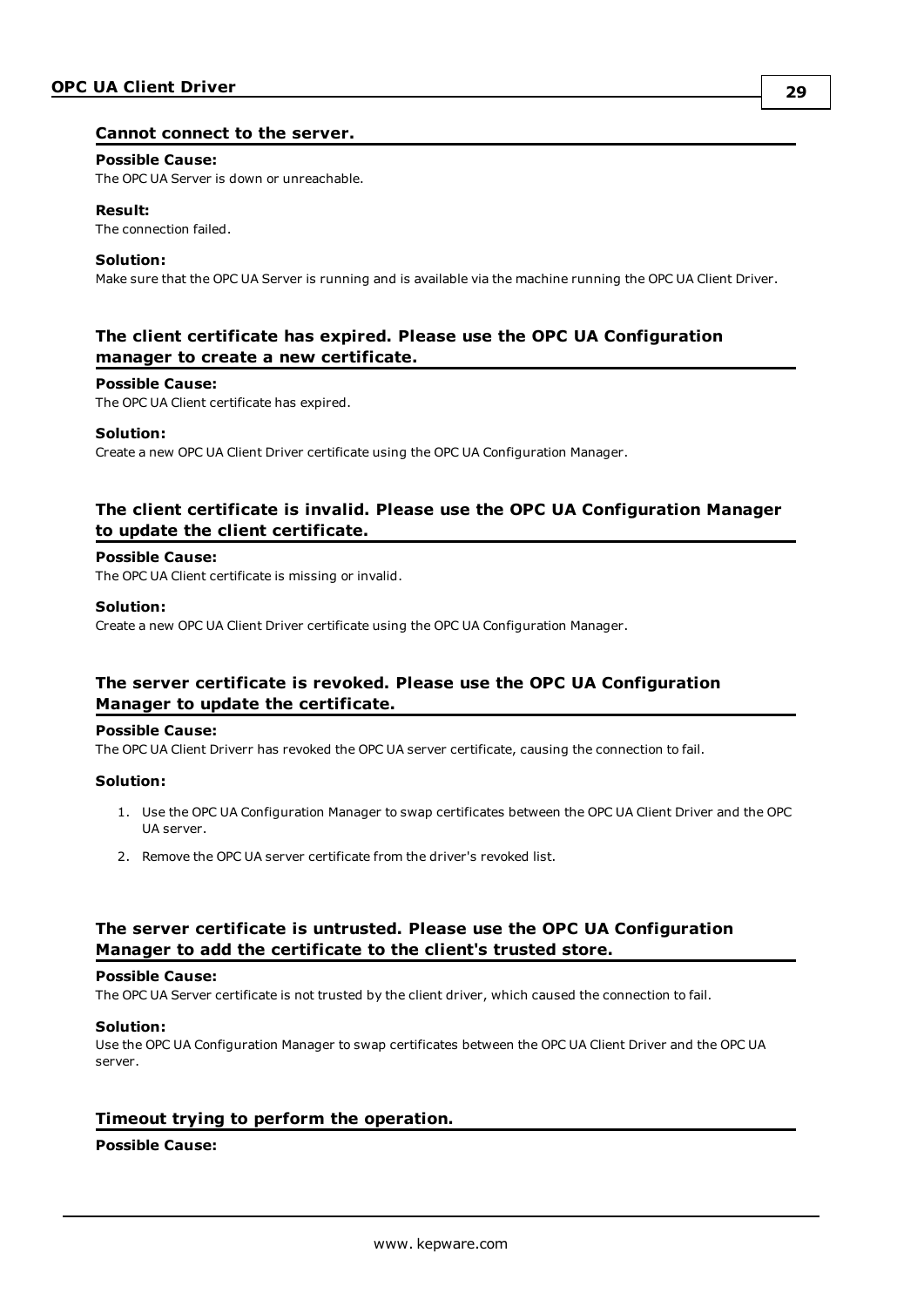- 1. The call timeout settings are too short.
- 2. The OPC UA Server is unresponsive.

#### **Solution:**

- 1. Make sure that the OPC UA Server is running and responsive.
- 2. Increase the channel and device call timeouts.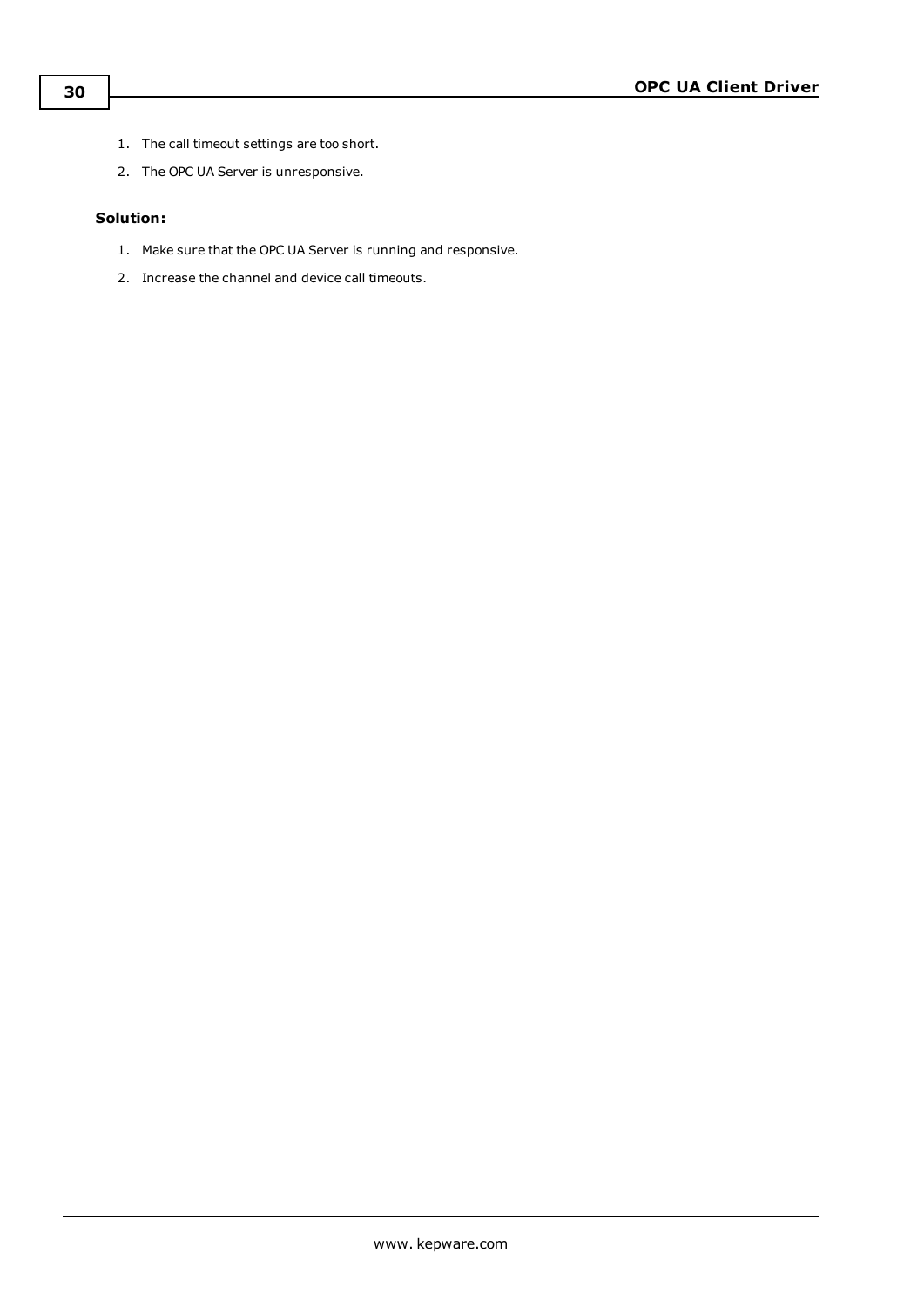# <span id="page-30-0"></span>**Index**

# **A**

Add item failed for <address> on device <device>. <explanation>. [21](#page-20-0) Address <address> is not valid on device <device>. [21](#page-20-1) Address Descriptions [19](#page-18-0) Asynchronous write failed for <tag> on device <device>. Callback item error: 0x%08X. [21](#page-20-2) Authentication [9](#page-8-0)

# **B**

Boolean [18](#page-17-1) Branch [16](#page-15-0) Byte [18](#page-17-2)

# **C**

Cannot connect to the server. [29](#page-28-0) Certificate Model [17](#page-16-0) Channel renewals [8](#page-7-1) Channel Setup [6](#page-5-0) Char [18](#page-17-3) Communication Parameters [12](#page-11-0) Connection [11](#page-10-0) Core Client Facet [4](#page-3-3)

# **D**

Data Types Description [18](#page-17-0) Date [18](#page-17-4) Deadband [13](#page-12-1) Deadband was not applied to item <item> on device <device>. The item does not support deadband. [22](#page-21-0) Device Setup [10](#page-9-0) Discard Oldest [13](#page-12-1) Discovery [4](#page-3-4) Double [18](#page-17-5) DWord [18](#page-17-6)

# **E**

Error Descriptions [20](#page-19-0) Error encountered during import item browse. Server <server> may have stopped running. [27](#page-26-1)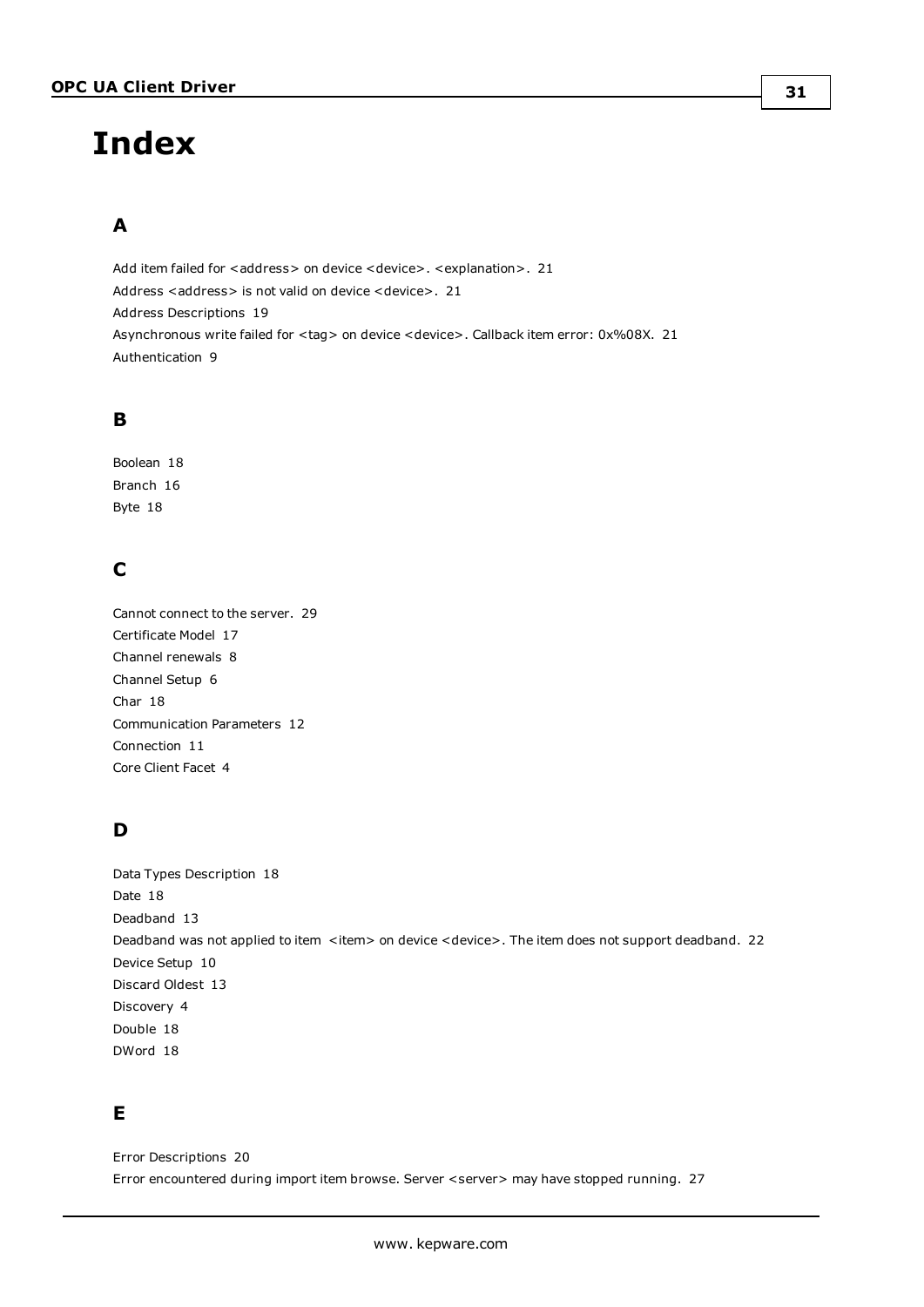Error Messages [20](#page-19-1) Exception [10](#page-9-2) Explanations [28](#page-27-3)

# **F**

Failed to add subscription for device <device>. <explanation>. [22](#page-21-1) Failed to connect to server on channel < channel>. <explanation>. [22](#page-21-2) Failed to connect to UA server <server> for browsing. [27](#page-26-2) Failed to remove items on device <device>. <explanation>. [22](#page-21-3) Failed to setup security on channel <channel> to make a connection. Please use the OPC UA Configuration Manager to ensure your client/server certificates are valid. [23](#page-22-0) Float [18](#page-17-7)

# **I**

Import [15](#page-14-0) Inactive [8](#page-7-2) Item <address> on device <device> is write only. [23](#page-22-1) Items on this page may not be changed while the driver is processing tags. [28](#page-27-0)

# **K**

Keep Alive [11](#page-10-1)

# **L**

Leaf Filter [15](#page-14-1) Lifetime Count [11](#page-10-2) Long [18](#page-17-8) LongLong [18](#page-17-9)

# **M**

Message Boxes [27](#page-26-0) Monitored Items [13](#page-12-0)

# **N**

Notifications Per Publish [10](#page-9-3)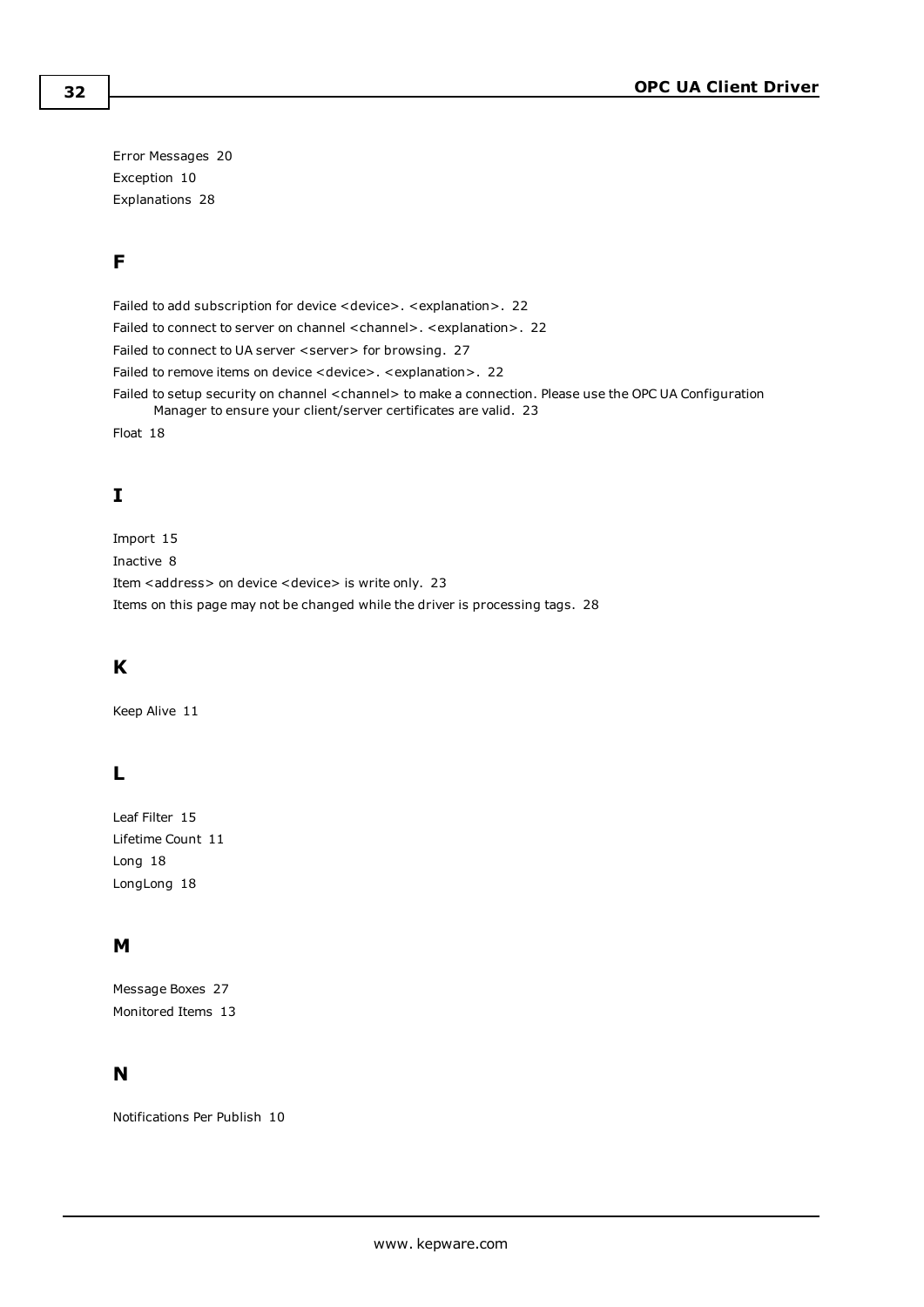# **O**

OPC UA Client [4](#page-3-0) Overview [4](#page-3-1)

# **P**

Please enter a username. [28](#page-27-2) Poll [10](#page-9-2) Priority [11](#page-10-3) Profiles [4](#page-3-2) Publishing Interval [10](#page-9-4)

# **Q**

Queue Size [13](#page-12-2) QWord [18](#page-17-10)

# **R**

Read request timeout on device <device>. [23](#page-22-2) Reconnecting server on channel <channel> due to shutdown notification. [24](#page-23-0) Remove item failed for <tag> on device <device>. <explanation>. [24](#page-23-1) Retry [8](#page-7-3)

# **S**

Sample Interval [13](#page-12-3) Security [9](#page-8-1) Short [18](#page-17-11) String [18](#page-17-12) Subscription [10](#page-9-1)

# **T**

Tag <tag> on device <device> was not imported. The item failed validation. [24](#page-23-2)

- The authentication information for channel < channel> was cleared because a password was provided with no username. [25](#page-24-0)
- The client certificate has expired. Please use the OPC UA Configuration manager to create a new certificate. [29](#page-28-1)
- The client certificate is invalid. Please use the OPC UA Configuration Manager to update the client certificate. [29](#page-28-2)

The lifetime count for device <device> has been set to <new count> by the server. The requested value was